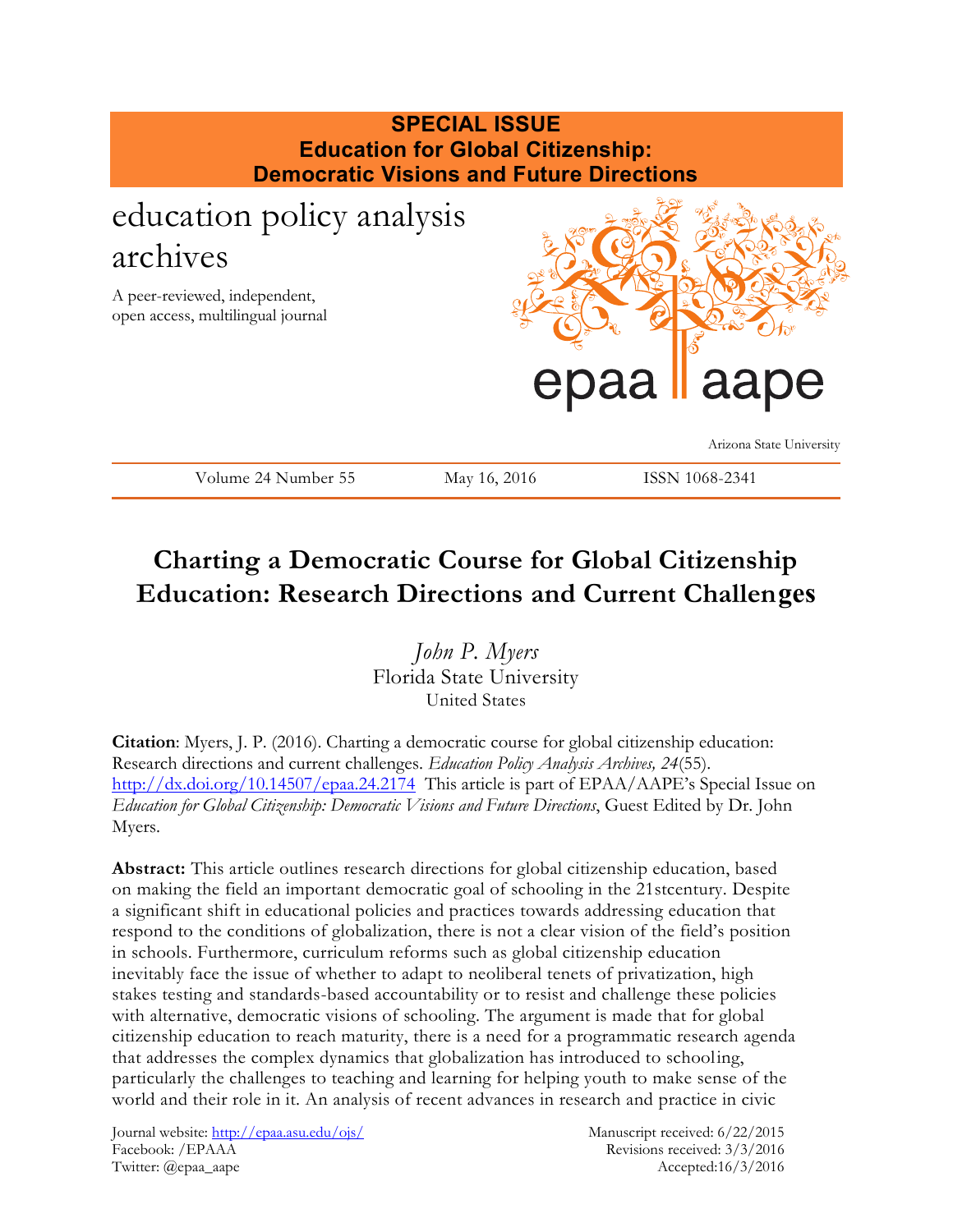education is used as a starting point to advance directions for global citizenship education. Two key directions are suggested: to gain a more secure foothold in schools and the need to focus on a shared conceptual focus that helps researchers, practitioners and other stakeholders to access the same body of practices and knowledge.

**Keywords**: global citizenship education, research directions, globalization and education, democratic education, neoliberalism

### **Trazando un camino democrático para la educación de ciudadanía global: Direcciones para la investigación y desafíos actuales**

**Resumen:** Este artículo esboza direcciones para investigación para la educación de ciudadanía global, basado en priorizando el campo educacional como una meta democrática importante en la enseñanza en el siglo XXI. A pesar de un cambio significante en las políticas educacionales y las prácticas hacia la educación que contestan las cuestiones y condiciones de la globalización, no hay una visión desarrollada de la posición del campo en las escuelas. Además, reformas de currículo como la educación de ciudadanía global inevitablemente enfrenta la cuestión de o adaptarse a principios neoliberales la privatización, pruebas de gran importancia y rendición de cuentas o resistirse y desafiar estas políticas con visiones alternativas y democráticas de la enseñanza. Se argumenta que para que la educación de ciudadanía global logre la madurez, hay una necesidad para una agenda programática de investigación que enfrenta las dinámicas complejas que ha introducido la globalización a la enseñanza, en particular los desafíos a la enseñanza y aprendizaje para ayudar los jóvenes en hacer sentido del mundo y su papel en el. Se usa un análisis de avances recientes en la investigación y practica en la educación cívica como un punto de salida para avanzar direcciones para la educación de ciudadanía global. Se sugieren dos direcciones clave: para lograr una posición más segura en las escuelas y la necesidad de enfocar en un enfoque conceptual compartido que ayuda los investigadores, practicantes y los otros interesados en acceder el mismo conjunto de prácticas y conocimiento.

**Palabras clave:** educación de ciudadanía global; direcciones de investigación; globalización y educación; educación democrática; neoliberalismo

## **Traçando um caminho democrático para educação para a cidadania global: Direções para a pesquisa e desafios atuais**

**Resumo:** Este artigo aponta caminhos de pesquisa para educação para a cidadania global, enfatizando a importância do campo educacional priorizar o ensino democrático no seculo XXI. Apesar de uma mudança significativa nas políticas educacionais e práticas de ensino com relação a uma educação que responda às condições de globalização, a posição do campo educacional nas escolas nao é clara. Além disso, reformas curriculares tais como a educação para a cidadania global, inevitavelmente enfrentam o dilema de se adaptarem aos princípios neoliberais de privatização, testes de aprovação e prestação de contas de acordo com padrões educacionais ou de resistirem e desafiarem essas políticas com visões alternativas e democráticas de ensino. Argumenta-se que, para a educação da cidadania global atingir a maturidade, é necessário uma agenda de pesquisa programática que aborde a dinâmica complexa que a globalização introduziu no ensino educacional, particularmente os desafios de ensinar e aprender para ajudar o joven a compreender o mundo e seu papel nele. Uma análise dos avanços recentes na pesquisa e prática da educação cívica é usado como ponto de partida para apontar caminhos para a educação da cidadania global. Dois caminhos principais são sugeridos: obter uma posição mais segura nas escolas e a necessidade de se concentrar em um enfoque conceitual comum que ajude pesquisadores, profissionais e outras partes interessadas a acessar o mesmo conjunto de práticas e conhecimentos.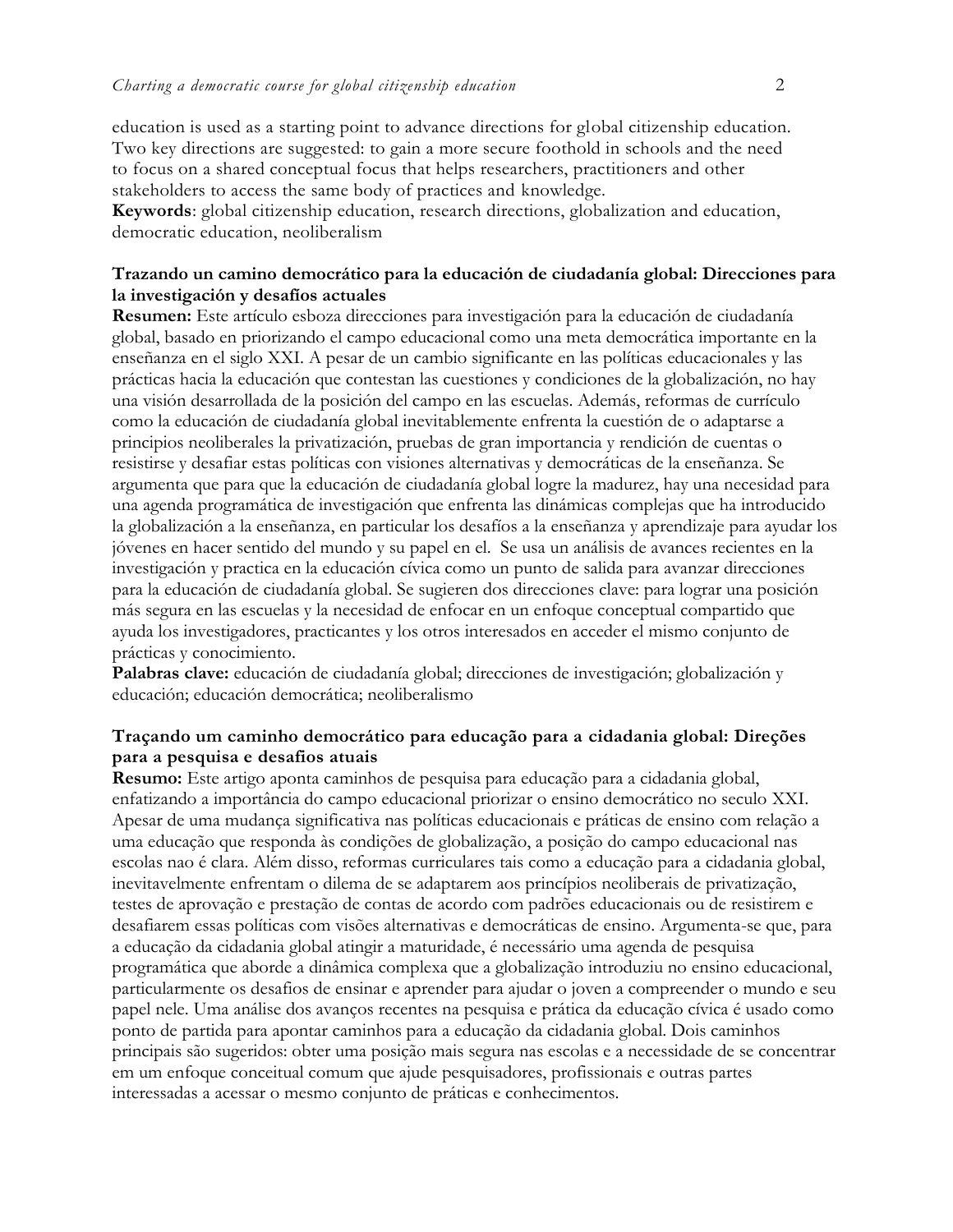**Palavras-chave:** educação para a cidadania global, caminhos de pesquisa, globalização e educação, ensino democrático, neoliberalismo

## **Charting a Democratic Course for Global Citizenship Education**

Is education for global citizenship (GCE) on a trajectory as a significant democratic goal of schooling in the 21<sup>st</sup> century? Educational practices and policies worldwide are converging to address the need for learning goals and teaching practices that respond to the conditions of globalization (Stromquist & Monkman, 2014; Suárez-Orozco, 2007). The GCE movement has recently coalesced as a response to these conditions, most evident in recent policy documents and reports (Fricke, Gathercole, & Skinn, 2015; OXFAM, 2006; UNESCO, 2013; UNESCO, 2014; UNESCO, 2015). There is now a diversity of GCE programs, some driven by justice-oriented and democratic principles that seek to include all youth (Gaudelli, 2016). Yet there remains a lack of attention to the political dimensions of global citizenship education. In particular, more work is needed to achieve consensus regarding the purposes, practices, and theory that contribute to a strong vision for the field and that allows for deeper understanding of its relationship to educational policies and the institutional forms of schooling. Based on these claims, I argue that the field of global citizenship has reached a critical point in its development and seek in this article and special issue to contribute to the debate over what GCE is and should be in light of the challenges the field faces, in order to begin to mark out its territory as democratic practice.

Global citizenship education<sup>1</sup> refers to a range of educational practices focused on "the knowledge and understanding, skills, values and attitudes that learners need both to participate fully in a globalised society and economy, and to secure a more just, secure and sustainable world than the one they have inherited" (OXFAM, 2006). As democratic practice, GCE considers the underlying political purposes and goals of the field that reveal the connections between GCE practice with the broader policy and institutional contexts in which it operates. At stake is whether GCE is another add-on to the curriculum that serves to reinforce current education structures. Curriculum reforms inevitably face the issue of whether to adapt to neoliberal tenets of privatization, high stakes testing and standards-based accountability that have re-made education across the world (Ball, 2012) or to resist and challenge these policies with alternative, democratic visions of schooling (Fischman & Haas, 2009; Gandin, 2007). Reforms such as GCE are in jeopardy of being coopted by these dominant philosophies. For example, Mitchell (2003, p. 400) has shown how citizenship formation can be used to support privatization and success in the global economy under the guise of the strategic cosmopolitan as "the new, superior footsoldier of global capitalism." In the same way that globalization can be driven from above to promote neoliberal logic of the free market, GCE can become wrapped up in a market-oriented skill set that prepares students for achievement on high stakes testing and global economic competitiveness (Guimarães-Iosif, 2015).

GCE as transformative practice is based on the belief that globalization is a new paradigm of the world as an interconnected system that changes the rules of the game for how citizenship operates within this system. Globalization requires a re-assessment of assumptions and practices

 $\overline{a}$ 

<sup>1</sup> Although GCE has become an international movement, much of the current research is in English. An attempt was made to include literature from an international scope yet this article certainly did not capture all relevant scholarship. In this respect, the issue of terminology is also a factor because, as is typical of many emerging fields and discussed later in this article, the terms are contested due to a lack of consensus. As a result, diverse meanings and labels are used to refer to what in this article describes as global citizenship education.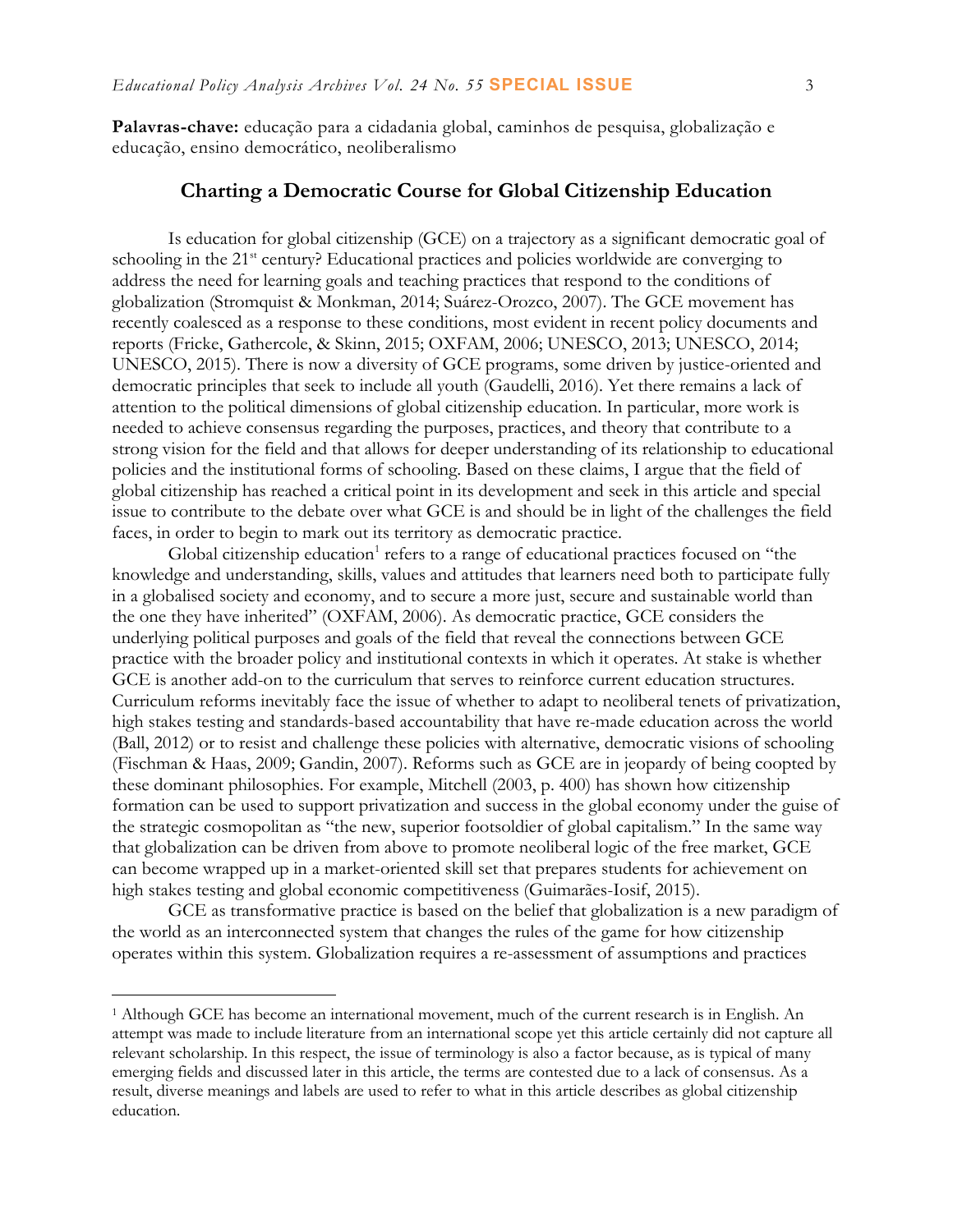across education due to its re-articulation of relationships between the state and its citizens (Sassen, 2003). It also acts to change individual consciousness of the world in terms of the way the world is experienced and interpreted (Robertson, 2003). Khondker (2013, p. 530) aptly describes this notion:

'Global', in the end, is a perspective, a frame through which we look at the world. Studies of nations, locality, and even the individual can be accomplished under the global framework. We can profitably look at how forces beyond the nation—in both a spatial and hegemonic sense—affect and are affected by and intersect with local, national, or individual units of analysis. Understanding those forces constituting and shaping the outcomes of intersections could be of great value to the students of society.

The notion that a global frame engages with—as opposed to being stratified from—local and national issues significantly contradicts some major criticism of global-oriented education. Thus, a global framework needs to be understood as one framework among several for interpreting the world and that it does not replace other ways of knowing and interpreting.

In this sense, I argue that GCE is a re-orientation of citizenship education. GCE is not a stream of citizenship education, not a branch, not another level or layer, nor is it extending or adding on to citizenship education. Yet GCE is often separated from mainstream civic education, as if 'civic life' can be broken neatly down into discrete levels. Models of GCE as a series of concentric circles or a Venn diagram miss this fundamental point by oversimplifying the phenomenon of globalization on which it is justified. A better model for understanding GCE is a web of interconnected and intersecting experiences as individuals become aware of the ways that political issues and actors shapes the local, familiar world around them. Thus, teaching youth to understand how to engage with the world can hardly "stop at the border," whether a real or imagined border at a local, regional or national scale. Rather than wrangling over which affiliated fields, such as human rights and environmental education, to include under the meta-discipline of global education, the field needs a deeper understanding of how the diverse dimensions of civic knowledge, identity, and engagement operate.

Another challenge is that the struggle over the purposes of the public school curriculum makes GCE an inherently political field. Obviously, the field of global and international studies is fundamentally contentious, as it deals with issues that are controversial. These public and academic disagreements shape the way that the methods and curriculum of GCE are conceptualized and practiced. Presently, there is a constellation of definitions, proposals, and practices for educating for global citizenship, driven by diverse and sometimes contradictory educational ideologies (Spring, 2004).

Even within justice-oriented GCE programs, there is an amalgam of purposes, methods, and platforms that are based on different understandings of the global. For example, a typology of globally-informed programs of citizenship education yielded four main quadrants based on the emphasis on civic purpose (between political enlightenment and political engagement) and civic values (between culturally-specific values and universal values):

(1) Cross-cultural sensitivity: Intercultural dialogue using information and communications technology (ICT) to cultivate social cohesion.

(2) Glocal service: Cross-cultural interactions and exchange, often through immersion service projects, to develop intercultural competency and reflective thinking.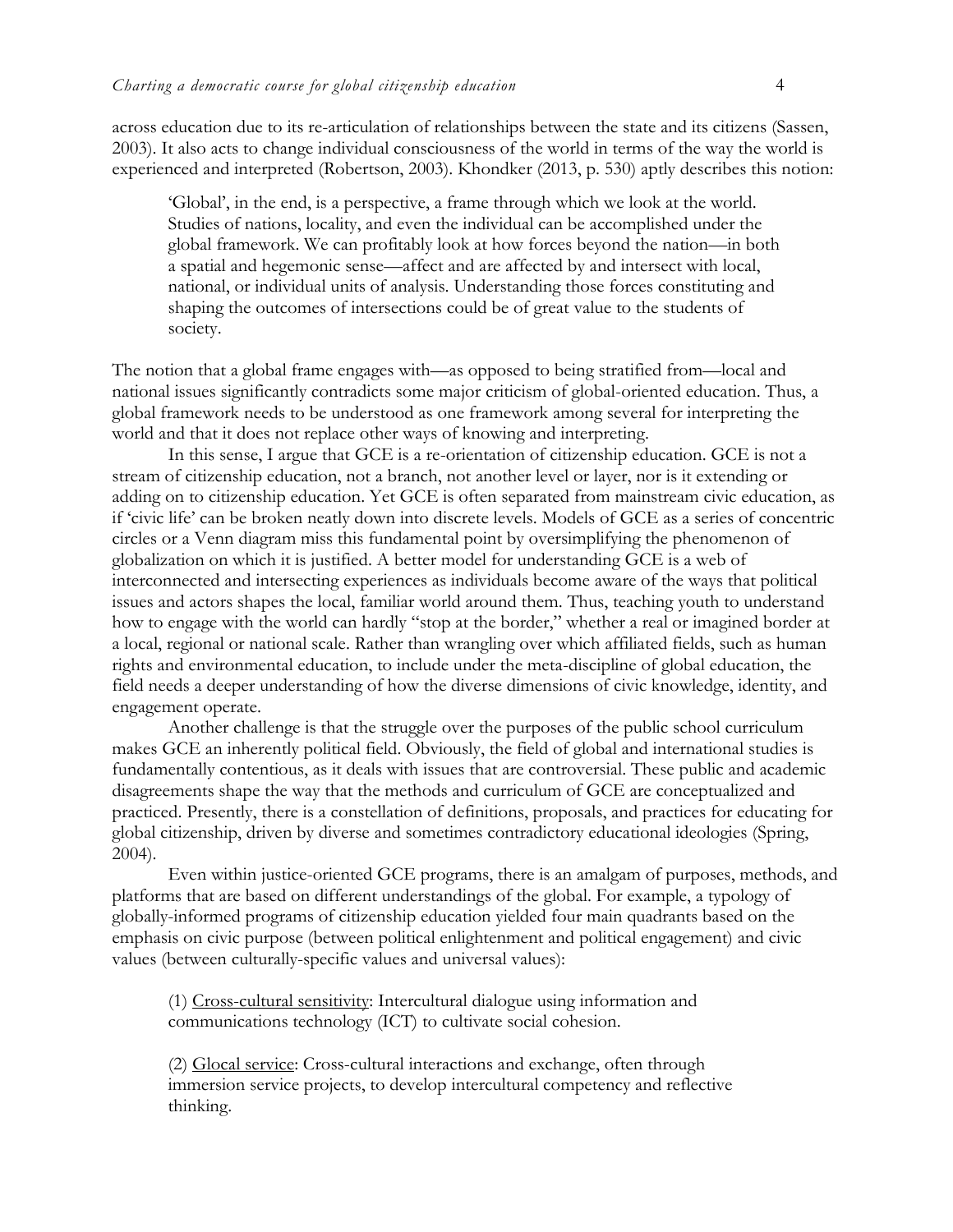(3) International understanding: Comprehensive study of global issues to promote understanding of world events.

(4) Global justice: Political activism for social justice causes that link local to global issues. (White and Myers, in press)

This typology highlights ideal-type combinations of purpose and values as conceptualized for these programs, many of which operate outside of the formal school system. Existing empirical research in the field remains generally unsystematic and has primarily concentrated on curricular issues, namely what content to teach, what is left out, and epistemological stances (Myers and Cozzolino DiCicco, 2015). This focus on the curriculum is built on the assumption that we only need to select the 'right' global topics and that global citizenship will follow.

As the contributors to this special issue of *Educational Policy Archives Analysis* variously show, GCE is an emerging collection of programs and practices that will remain, for the foreseeable future, contested and contradictory in ways that require imaginative thinking and sustained critique of the underlying ideas and assumptions that restrain its practice. I argue that to reach intellectual maturity as an educational field, GCE requires a programmatic research agenda to address the complex dynamics that globalization has introduced into schooling. For this purpose, we can learn a lot from the trials that other such fields have encountered to inform the complexity of its practices and discourses.

#### **Lessons from Citizenship Education**

Despite their academic affinity (Davies, Evans, & Reid, 2005), research in GCE has historically remained insulated—both conceptually and methodologically—from citizenship education research. Disciplinary foundations explain much of this situation, as citizenship education emerged in respect to nationalism while GCE draws on global studies, sociology of globalization and other fields that fundamentally react against the processes of nationalism. However, if research in GCE is going to advance, one starting point is to review the connections and differences with research in the field of citizenship education in order to learn from its development. For decades, citizenship education in the U.S. was marginalized in the curriculum, lapsing out of many state curricula. The recent revival has been driven by warnings of widespread civic decline that have steadily built since the 1990s, involving high profile, bi-partisan supporters to champion the field and mobilize public opinion (Campaign for the Civic Mission of Schools, 2011; Campbell, Levinson, & Hess, 2012). In recent years, the increased attention to citizenship education has produced a general consensus over some important characteristics, such as the most effective teaching methods (Feldman, Pasek, Romer, & Jamieson, 2007), For example, in the state of Florida the *Justice Sandra Day O'Connor Civics Education Act*, passed in 2010, served to revive citizenship education in the state by instituting a seventh grade civics course beginning in 2011-12 school year with a required end of course exam (Postal, 2010).

Citizenship education has had its share of problems and false starts over the year, beginning with its conceptualization across disciplines. The field has long been divided by a range of approaches organized around disciplinary perspectives, including civics teaching and learning, political socialization (Niemi & Hepburn, 1995), youth activism and organizing (Bishop, 2015), and informal learning in politics (Pinnington & Schugurensky, 2009). I argue that these different approaches have helped to articulate specific questions and important areas of research by bringing into focus the key issues under debate for the field, thereby clarifying which issues matter. Although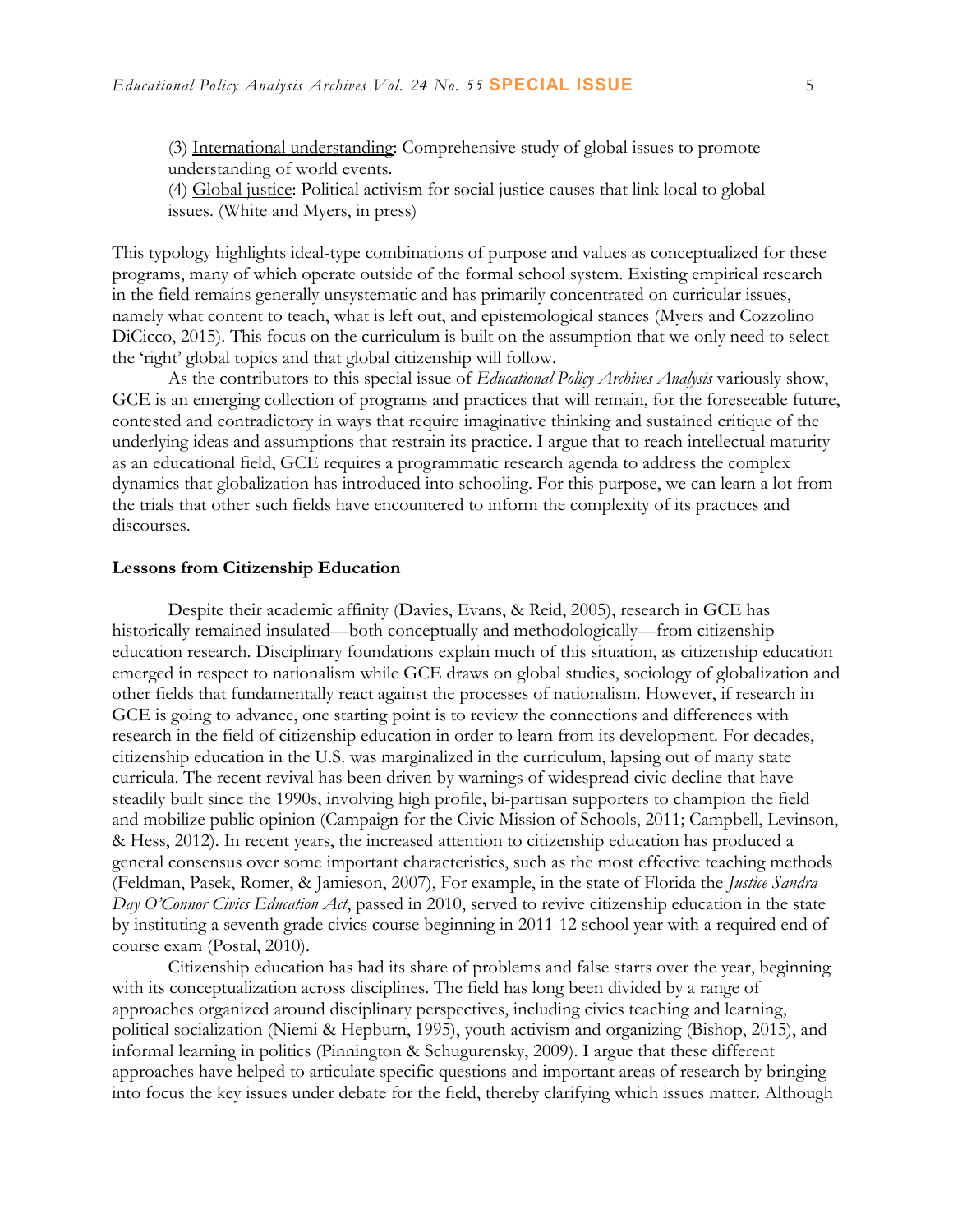scholars from these diverse areas may disagree on important issues, they have contributed to the conversation around central tensions that civic educators and researchers have grappled with over time, such as:

- 1) Locating civics in formal schooling or in community contexts
- 2) Promoting civic knowledge or civic engagement
- 3) Portraying civic engagement as formal electoral politics or as social activism

Other academic debates have also spurred the field at various periods, such as research methodology and choice of subjects (Sigel, 1995), and more recently the state of citizenship education in urban schools for minority students (Levinson, 2012).

Critique and the application of novel theoretical perspectives have also helped citizenship education to mature by critically questioning the basic assumptions and approaches in the field. The traditional master narrative of schooling, part of the founding purposes of U.S. public schools [\(Tyack, 2003\)](#page-14-0), has been criticized for its narrowness and exclusion of ethnic and linguistic minorities (Junn, 2004). Abowitz and Harnish (2006, p. 654) described the citizenship curriculum as "pallid, overly cleansed, and narrow view of political life in Western democracies promoted by the dominant discourses of citizenship in K-12 schooling." Levinson's (2012) research showed that minority students in the U.S. suffer from a "civic education gap" that prevents them from accessing political power. This critique has spurred considerable attention to the state of citizenship education in school systems that serve minority student populations, calling for the recovery of schooling's original civic intent. The traditional civic narrative has also been critiqued for its use of the "Cartesian citizen" model that reduces citizenship to a set of easily taught competencies (Fischman & Haas, 2012, p. 173) and that the effort to transmit this preconceived model to mold students is problematic and unlikely to succeed (McCowan, 2011). These competencies usually include "the values, skills, and attitudes that they need to take an active part in governing themselves" (Finkel, 2003, p. 137). Other scholars have pointed out that political participation, now considered the gold standard of civic education goals, has typically been taken up without question and usually assumed to be linked with formal political institutions, namely voting (Haste & Hogan, 2006). Yet, as Banaji (2008) suggests, most participation is pro-social and conformist (for exceptions, see for example McCowan, 2011), and participation is seen as a uniform good—but when can civil disobedience and apathy be democratic alternatives to statist civic engagement?

I contend that GCE has not yet had this type of sustained academic debate. For this to happen, research that serves to develop the field is needed. For example, what do diverse approaches of world history, geography, 21<sup>st</sup> century skills, global civics, and globalization and education each contribute? What are their unique contributions and how does each critique other fields that sheds light on persistent problems and tensions? Is there a course or courses that would provide a disciplinary home for GCE, or does this even make sense for a field that has strong interdisciplinary foundations? Since the field cannot include everything under the sun, scholarship is needed to help think about a shared conceptual focus that would provide researchers with a common programmatic language.

First, if GCE is going to move beyond an academic debate to have a deep and meaningful impact on students' lives, scholars need to gain a more secure foothold in schools. The long-time goal of global studies in K-12 education has been to "internationalize" the curriculum by adding a global perspective, an approach that is still influential in higher education (e.g. Stearns, 2009) but has not had a broad impact on the K-12 school curriculum. Presently, GCE has been most successful in charter and private schools, international agencies, and non-governmental organizations. Ultimately,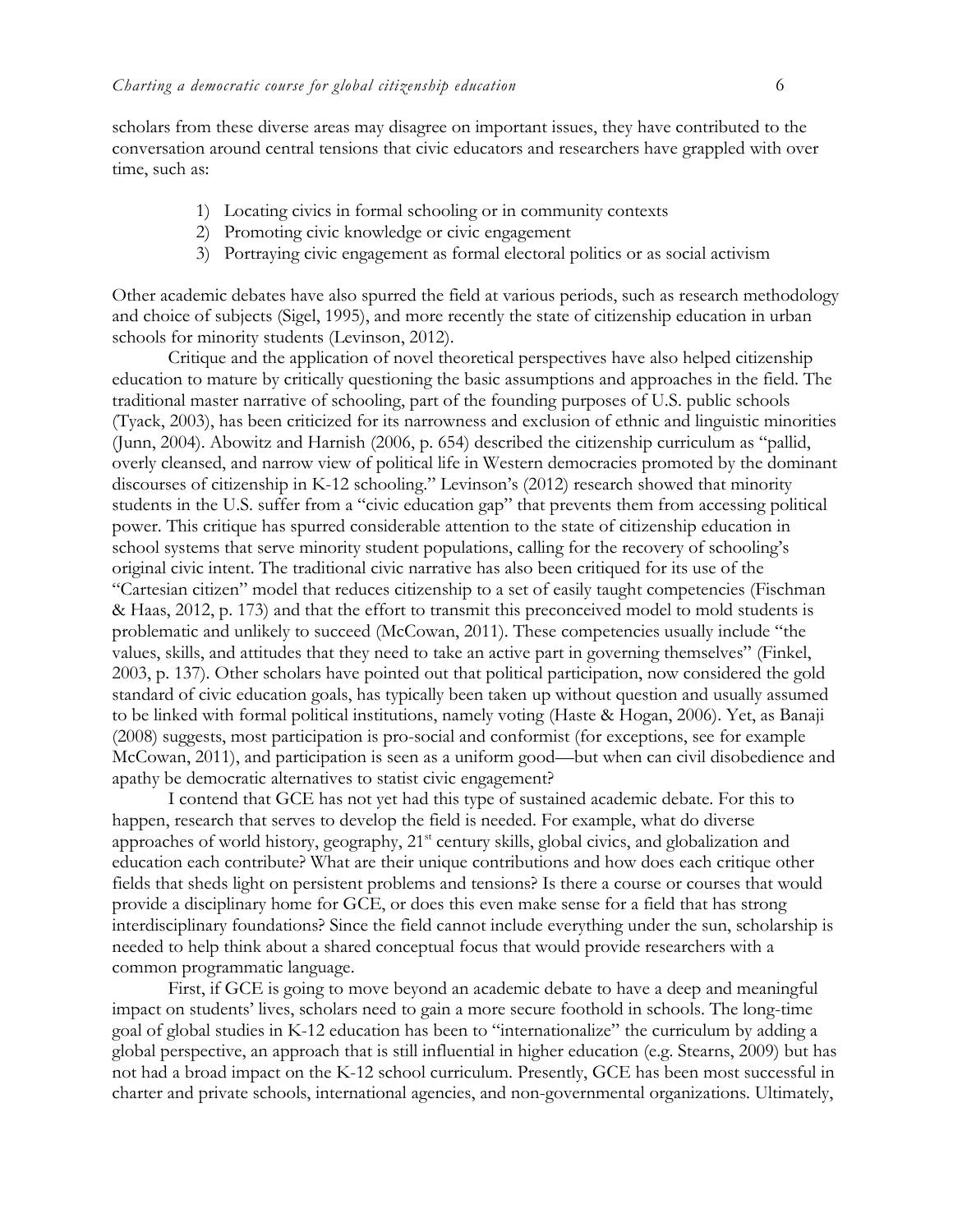because the internationalization of the K-12 school curriculum has not been successful, GCE scholars should work to integrate it in ways that better align with current courses, especially world history.

Second, the field of GCE needs a shared and agreed-upon conceptual focus that helps researchers, practitioners and other stakeholders to access the same body of practices and knowledge. I am not arguing that there has to be perfect consensus; only that researchers need to work toward what is essential—and what is not—in order to strengthen the field's academic identity. A shared focus for GCE would facilitate communication between researchers as well as allowing for greater impact on schools by developing innovative pedagogical tools, curricula, and practices that take seriously what is happening in young people's the minds as they come to understand their place in the world and construct meaning for it. For example, schools that seek to add a global approach are often left to navigate a range of conceptual approaches and to build curriculum on their own, which has proven to be a daunting task. The past debates have been important for the definition of the field, but have also served to stall its development in other areas. I argue that researchers need to build on (rather than discard) the curricular and philosophical debates that have been the focus of the scholarship for forty years, toward a broader view of the ways that the practice of GCE in classrooms, schools and community contexts shape how students think about the complexities of the contemporary world and their own role in it.

#### **(Still) Searching for a Place at the Table**

As the history of civic education has shown, lacking a place in public schools is a serious concern for the development of the field. Despite a groundswell of interest in global citizenship, the problem of its place in the school curriculum remains. The strategy to internationalize the curriculum, which involves individual teachers independently introduce a global perspective to traditional subject area courses across subject, is admirable but has not had a major effect in public schools. The recent emergence of international schools are a positive development in the landscape although largely relegated to the private and charter systems. Finding a place in the public school system is a prerequisite for GCE to make a meaningful contribution toward the conversation over the democratic aims of schooling in a global age. There are both serious concerns, as well as some positive developments, about the place of GCE in schools.

Although universities have increasingly made global citizenship a top priority, global studies programs in higher education also find themselves in a tenuous position in the curriculum as universities struggle to identify a strategy for introducing global education (Stearns, 2009). Universities provide greater flexibilities for interdisciplinary courses and programs study, yet global studies programs have met resistance and had to struggle for their own foothold within traditional academic disciplines (Steger, 2015). One of the strengths of global studies in higher education is the ability to act as an organizing center for the international programs scattered across campus. Universities have also experimented with internationalizing across disciplines and traditional academic colleges, with mixed success. However, such efforts conflict with other "across the curriculum" programs such as critical thinking and multicultural diversity (Stearns, 2009, p. 52).

Formal global studies courses have been intermittently adopted in schools, with various iterations of courses such as World Studies and Contemporary Global Issues. A course that may have greater staying power is the recently developed AP Seminar course [\(https://apstudent.collegeboard.org/apcourse/ap-seminar\)](https://apstudent.collegeboard.org/apcourse/ap-seminar), which is a central course for the new AP Capstone program. Although it is not strictly a global studies course, contemporary global issues based on student interests is a central theme. Such courses have typically occurred in suburban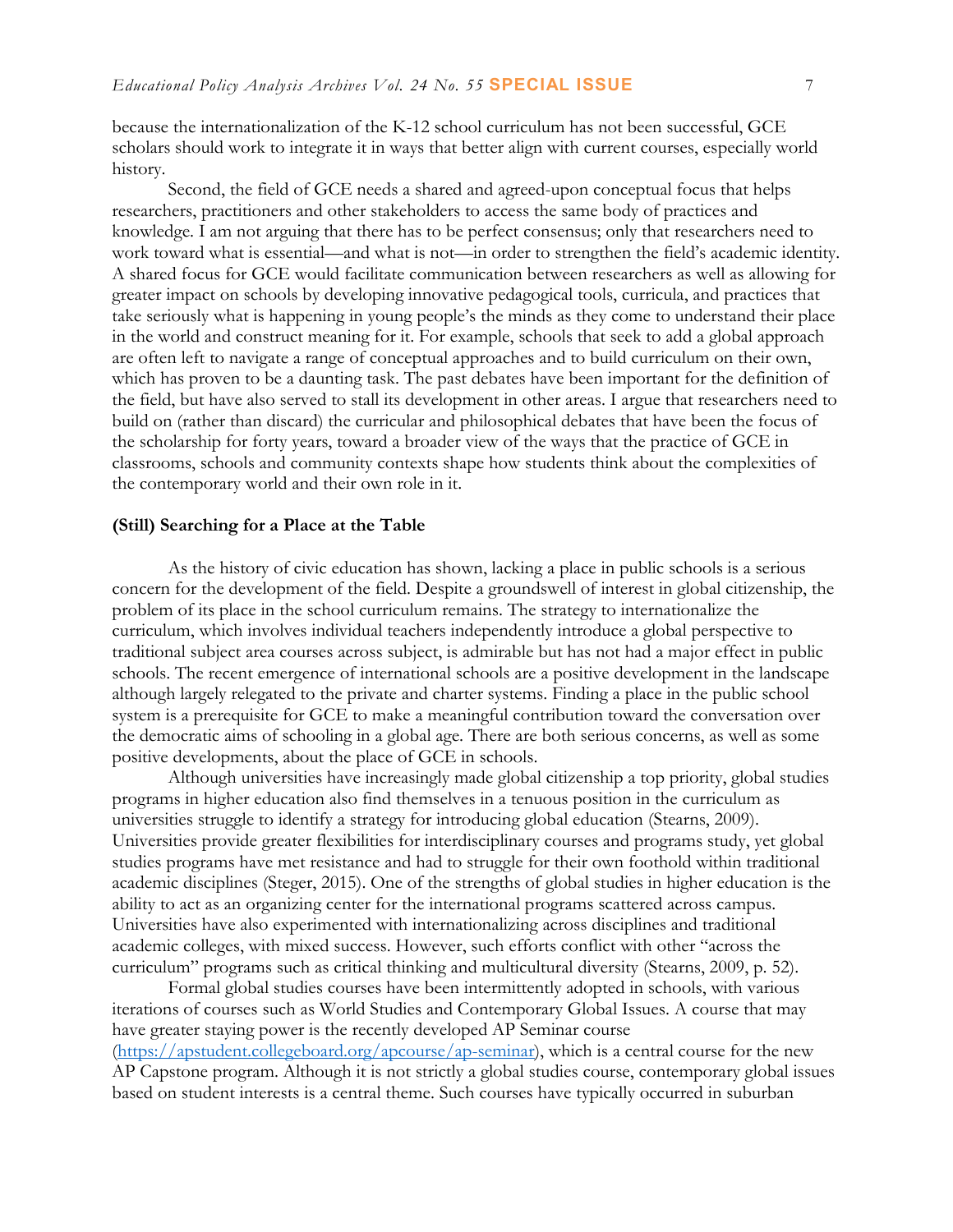school districts that primarily serve middle class students. Students in urban and rural schools have rarely had access to global studies courses and a persistent criticism of programs such as the International Baccalaureate is that they have largely served elite students (Conner, 2008). Ultimately, the strategy of internationalizing the curriculum with global discourses for citizenship education have rarely challenged the dominant national paradigm:

Critical and transnational discourses of citizenship raise basic questions about identity (who we are as citizens), membership (who belongs, and the location of the boundaries), and agency (how we might best enact citizenship)--questions debated in political life across the globe by scholars and activists, political thinkers and neighborhood organizers. However, the critical and transnational civic reconstructions are marginalized in the curricular texts that define the standards and prominent meanings of citizenship taught in schools. The diminution of these discourses in the taught curriculum means that much of our schooling in citizenship fails to reflect the continual struggles of democratic politics. (Abowitz & Harnish, 2006, p. 657)

In an already over-crowded curriculum with high stakes testing that minimize time spent on arts and humanities, over a half-century of unfulfilled attempts suggest that it is unlikely global studies courses will take a permanent role in the K-12 curriculum.

A major barrier to GCE remains the traditional master narrative of schooling to develop patriotic citizens loyal to the nation state. It is unsurprising that schooling in the U.S. has resisted a global discourse of citizenship while more attention has been paid to global civics in some other nations (Schissler & Soysal, 2005). In fact, internationalism has traditionally been one of the dividing lines in the history and social studies curriculum. For example, history education teaching and scholarship is primarily built on assumptions that look to the school curriculum as the exclusive carrier of national identity and the "nation-building story" (VanSledright, 2008, p. 109), a characteristic that can insulate history education from the overall globalizing curriculum trends (Yemini, Bar-Nissan, & Shavit, 2014). This "heritage approach" to history education employs the study of the past as a means to transmit a singular narrative in order to "tell ourselves who we are, where we are from, and to what we belong" (Lowenthal, 1998, p. xvii). In classrooms, students are taught the story of American exceptionalism, although many students, especially those from ethnic and linguistic minority groups, reject this narrative (Myers and Zaman, 2009). In addition, societal changes brought on by globalization have contributed to an erosion of the national story as linear progress (Rosenzweig, 2000, p. 271).

History education has reflected this privileging of national identity and American exceptionalism. To illustrate, nearly all of the approximately 175 empirical works cited in Barton's (2010) review of history education research deal exclusively with national history, presenting a picture of history education that subsumes history with the nation. This situation has left little space for civic purposes in world history education or for expanded notions of identity beyond the nation. The comments by Wineburg et al. (2007, p. 70) are instructive: "Despite endless concerns one hears nowadays over fractured identities, the death of the nation-state, and 'imagined communities,' the response of these youngsters suggest that a common national narrative is alive, well, and in constant state of re-creation." Diehard defenders of the nationalist master narrative of schooling need not worry that it is disappearing; however, a recognition that it is in fact global changes that are a major impetus for this "constant state" of re-creating the national narrative, and young people's identities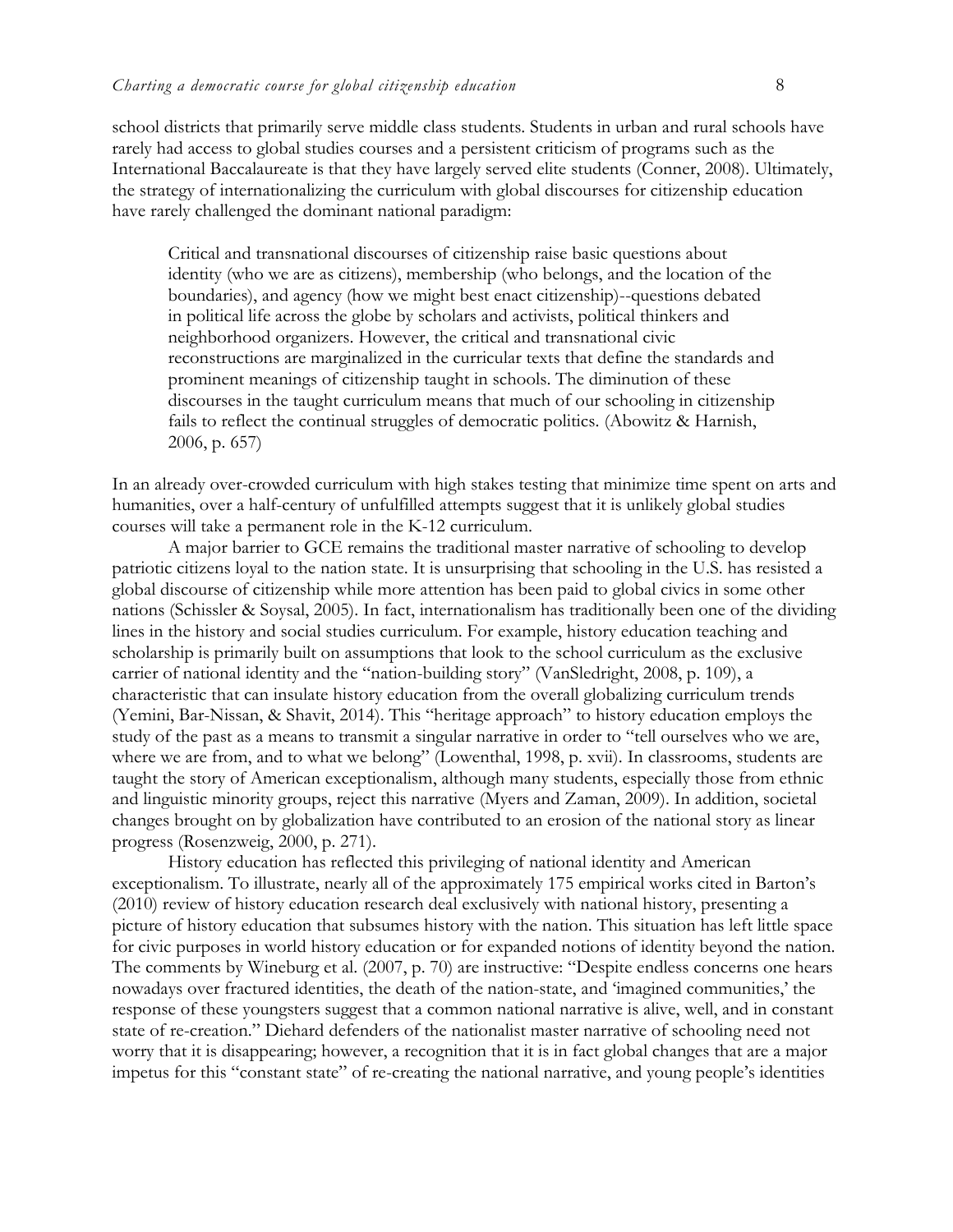within this narrative, would provide a more powerful connection between the history curriculum with students' lived experiences and beliefs that is sorely lacking in most classrooms.

In this context, a strong case can be made for world history as the best positioned subject in the school curriculum to anchor the goal of global citizenship. World history educators and scholars frequently cite global citizenship as one of the guiding purposes of the field (Diskant, 2010; Girard & Harris, 2010; Myers, 2015; Stearns, 2007). Some world historians have also called for a greater emphasis on the modern period of world history to inform students' ability to act as global citizens (Stearns, 2007). In terms of scholarship, world historians have challenged the Eurocentric "rise of the West" narrative and the dominant historical narrative based on the nation that have traditionally been the foundation of Western civilization courses (Manning, 2003). Global history in particular developed in response to world changes, focusing on the modern development of globalization by drawing on social science scholarship, such as world systems theory and postcolonial theory (Sachsenmaier, 2006). However, I am not suggesting that the world history course should revolve strictly around global citizenship as a learning goal as there are themes that are less relevant. Yet, the move in history education from Western Civilization courses to a global approach to history has been both widespread and popular among students. This change did not occur smoothly, however, and competing practices of world history remain (Dunn, 2008).

GCE as a field has emerged in a changing context of school reform and educational policy that includes the 21<sup>st</sup> century skills movement, international schools, the International Baccalaureate organization, and internationalization and other developments in higher education such as global studies programs. Understanding the influence of these varied initiatives on the practice of GCE in schools is an important research need. Recently, a range of efforts have created a climate favorable to GCE, especially a movement toward interdisciplinary approaches to teaching and curriculum. Research has largely overlooked this policy and reform context and its effect on global education in schools. I content that it is particularly important to understand how these multiple initiatives shape the development of GCE in varied ways with an eye to comparisons of their diverse features and impact on students.

#### **Envisioning a Shared Goal**

Research in GCE still lacks an articulated focus and sense of a shared goal that would provide a distinctive identity. There are several frameworks that have attempted to capture the global studies in K-12 education, ranging from the classic to more recent formulations, such as "global consciousness" (Boix Mansilla & Gardner, 2007). Ultimately, scholars in the field need to decide what is essential and what is not. I argue that it is necessary to shift attention from the curriculum—what should students know?—to questions of the role of schooling in what it means to be, and think like, a global citizen. Which civic concepts, values, ways of thinking, and knowledge are uniquely transnational and global? GCE is not simply a version of citizenship education at a global scale; the fields' ideal visions of citizenship are fundamental different and built on distinct foundations. Conversely, they share theoretical and practical considerations. If GCE is going to become an important goal of schools, the field needs to reflect the realities of young people's thinking, experiences and ways of being in the world rather than developing a laundry list of competencies to be learned that when reached signify the 'global citizen.'

A fundamental insight into our understanding of contemporary citizenship education is the imperative to consider the effects of globalization on the ways that young people think and learn. Building on this insight, one of the defining characteristics of global citizenship, in contrast to the state-bound conception of citizenship, is its non-state status. Global citizenship is a matter of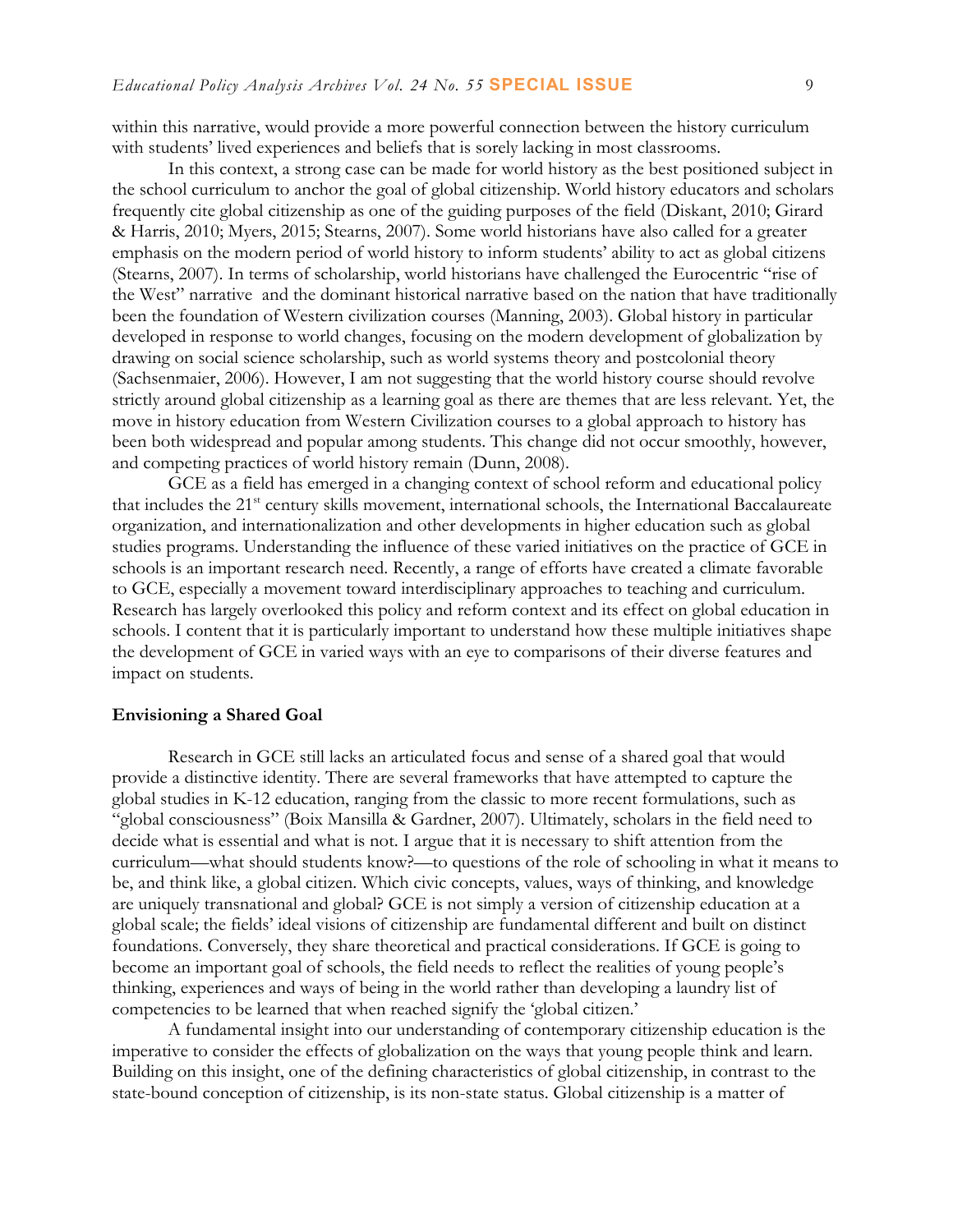identification and personal belonging that involves cultivating prosperity in the world community at large. Sassen's (2003) description of the citizen in today's globalizing world as a "blurred subject" suggests the old adage that citizenship has 'little meaning except in the context of a state' no longer applies, or at least must be re-thought.

For GCE to mean more than the arrangement and re-arrangement of curriculum topics, the field must embrace a democratic and critical stance that builds an inclusive and unbounded conceptualization of GCE that is open to new scholarship. I argue that the meta-discipline approach for which the concept of global citizenship serves to warehouse a collection of existing curriculum topics is based on the assumption that if global topics are in the curriculum, then they will therefore be learned and produce global citizens. From this logic, we just need to package the right set of topics and global citizenship will follow. Moving away from the notion that global citizenship is a product created by the curriculum belies the complexity of learning global issues. Ultimately, this approach pays too little attention to students: who they are, what they know, and their misconceptions about the world. We need to understand better how students make sense of global issues in classrooms that "somehow meld together civic knowledge, civic megatrends and civic realities in a way that will meet young people where they are" (Kennedy, 1997, p. 3). For a start, what are the metaphors (Fischman & Haas, 2012) that make up young people's emerging "global imaginaries" (Steger, 2008)?

Starting with an expansive concept of global citizenship would help to challenge the master narrative of schooling as making formal citizens built on a set of transferable behaviors, attitudes, skills and knowledge. This approach requires that scholars work to articulate the reasons that GCE is relevant and needed in all schools. This also means considering multiple identities, loyalties, and beliefs that students bring to the classroom, not to impose but to provide students with better selfunderstandings and to construct their own sense of self-in-the-world. In other words, GCE cannot be a one-size-fits-all approach. Global citizenship in this respect is not imposed on "subjects" linked to an institution but involves the active construction of meaning about the world based on one's beliefs and experiences in relation to broader social and political contexts.

An expansive concept of global citizenship as a shared goal also matters for the development of research on GCE that allows for the careful description and analysis of pedagogies and programs. Such an effort would require shifting attention in GCE to include teaching practices that foster global thinking and civic identity development in classrooms that examine the ways that young people take up global citizenship and what they take away from classrooms about historical and contemporary global issues. It would also include a better understanding of the type of global citizenship that the diverse programs and schools foster, if at all. To achieve this goal, scholars need to develop analytical frameworks that allow for investigating the cognitive and affective aspects of global citizenship. In developing better tools for research, however, I am not suggesting that we forego the significance of what different theoretical perspectives bring to the field, particularly the contributions of critical social theory.

One example is the potential to understand how youth construct global citizenship within cultural, social and political contexts. Despite highly sophisticated theory on global imaginaries and identity, we still lack research on the ways that classrooms foster students to engage in global identity work and thinking that is of personal significance. Empirical evidence suggests that civic identities are best understood as fluid and contingent shifts between diverse scales (local, national, and global) of civic attachment (Dolby, 2005; Myers, McBride, & Anderson, 2015). Thus, a largely unexamined aspect of civic identity is the nature of the "public" with which a person identifies: with whom or what am I concerned and what responsibilities do I hold to them? This question is much more complex in a global age than it was in the past when national identity provided the sole expression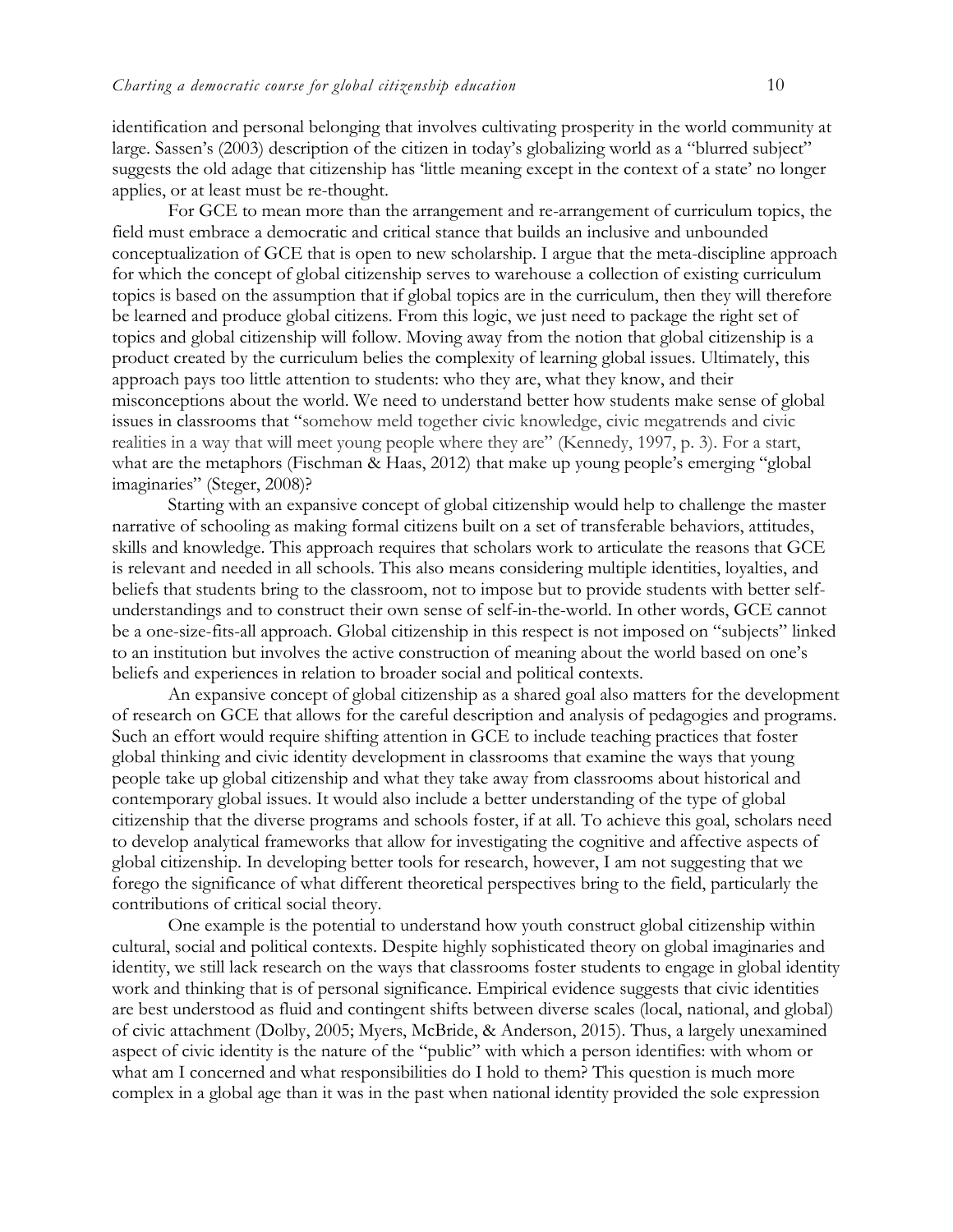and purview of civic responsibility. The cause or issue with which an individual identifies is a central concern of civic identity research. Yet we know little about the effect of globalization on schools for "how students are sorted as certain kinds of people and where they learn to make choices about their identities" (Lee & Anderson, 2009, p. 204).

Global citizenship education is at a critical juncture in its development as an academic field. Despite the convergence of interest, GCE is not yet a unified field of inquiry. A common critique of GCE is fundamentally political from factions who see schools as serving nationalist interests, an argument that is becoming increasingly difficult to justify. However, scholars in the field also need to face up to the challenges of building the field and helping it to advance a democratic vision for future scholarship within the constraints of public schooling.

#### **Research and Practice in Global Citizenship Education**

This special issue brings together four articles presenting diverse practices of global citizenship education through the examination of tensions generated by competing education policies and goals with the current practices of global citizenship education. Collectively, they show that this process is contested and political, and that policy and educational structures powerfully influence the direction and form that global citizenship curriculum, methods and programs ultimately take. These articles also show that dominant ideologies such as neoliberalism do not always have the upper hand in shaping what occurs in classroom, schools, and online settings in which youth learn about the world. There is also resistance to these structures that embrace more justice and humanistic forms of global citizenship that have the potential to provide students with powerful ways of understanding, conversing about, and acting in the world that address profound global issues of the day. As one might expect in a field still in an early stage of development, these efforts may also sometimes have conceptual blind spots, misdirected efforts, or other omissions that may alter or subvert the intended educational goals. This sort of problematizing practices is important because it brings the inherently political tensions to the surface to allow for debate and discussion over the direction and development of the field.

The first article, Wang and Hoffman's, "Are WE the world? A Critical Reading of Selfhood in Global Citizenship Education," critically examine the discourse of several publically available global citizenship curricula. Using the conceptual device of selfhood, they set their sight on the complex cultural implications of cosmopolitan citizenship and the construct of shared values as homogenizing and hegemonic, revealing how current GCE practices can reinforce and impose Western cultural and class based constructions of selfhood. They understand selfhood as the process by which we create ourselves as certain kinds of people "constituted through cultural discourse and practice within specific "figured worlds."" They analyze how the implicit characterizations of the self in GCE practices can be universalized to include the rest of the world in a manner that obscures Western cultural bias and social class privilege. Their concern is with the dangerous effects of these practices especially when aligned within a neoliberal educational agenda that already perpetuates Western privilege and influence. They call for a reciprocal and postcolonial GCE that practices selfreflexivity and more open dialogue about how other communities understand the world, within the framework of activism.

The next two articles, move our attention from the conceptual assumptions built into notions of GCE to the local and regional education contexts in which GCE operates. School reform, asserts DiCicco in her article "Global Citizenship Education within a Context of Accountability: the case of Olympus High School," is powerfully shaped by neoliberal policies. Her ethnographic study of a single high school as it develops and implements a GCE curriculum reveals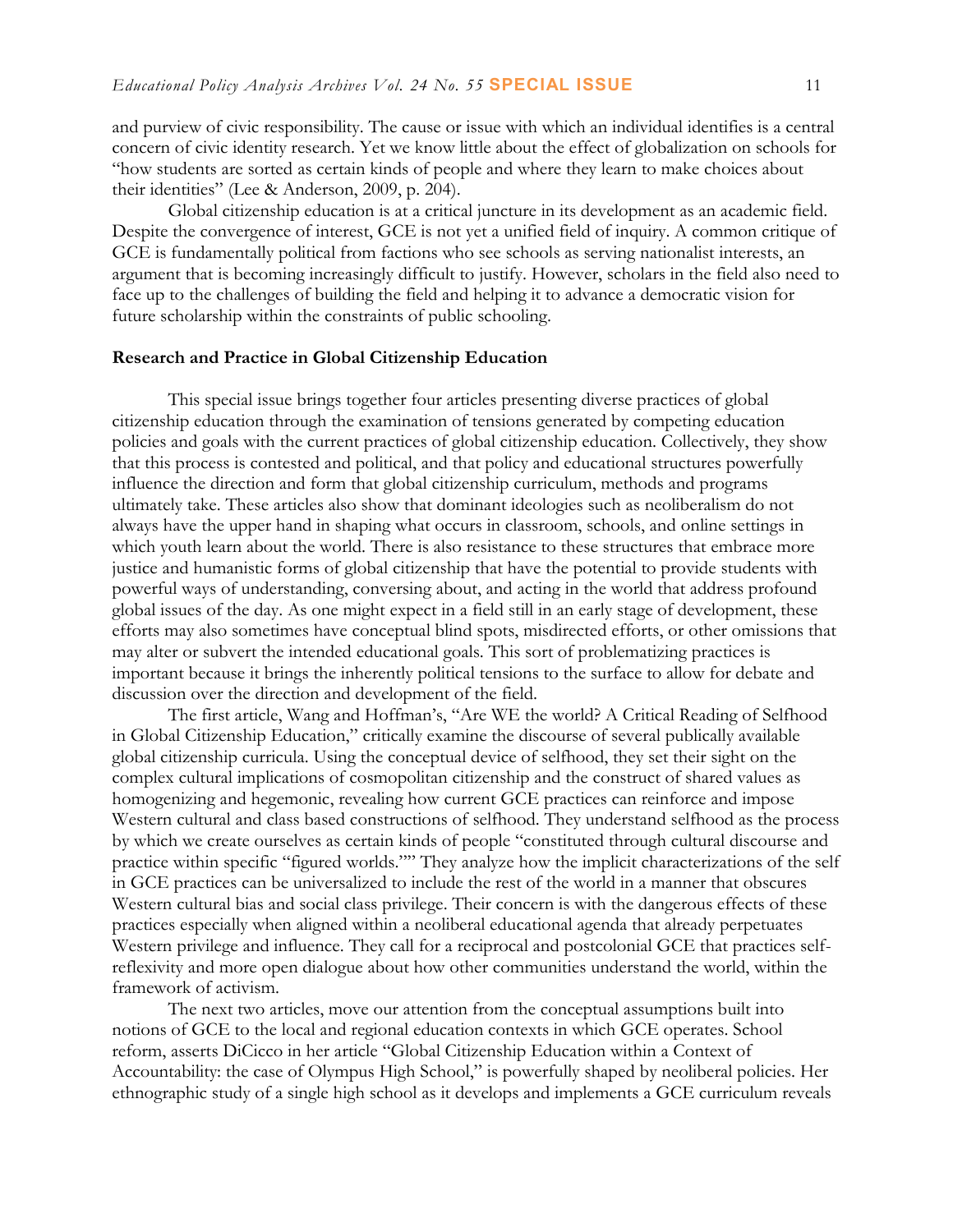how the pressures of test-based accountability and standards are ideologically restrictive on the ability of school actors to include a more socially just approach to the reform and instead pushed it toward alignment with the global marketplace and students as knowledge workers. Yet these two contradictory ideologies coexist within the official school curriculum policies, illustrating how transformative alternatives models of schooling can be undercut and diluted by the dominant neoliberal context for schooling.

The unique policy and educational context of global cities provides the theoretical basis for the third paper, Alviar-Martin and Baildon's "Context and Curriculum in Two Global Cities: A Study of Discourses of Citizenship in Hong Kong and Singapore." The authors examine the urban contexts and the discourse of policy and curriculum documents in both cities to understand how citizenship education is being re-made under globalization. Searching for signs of GCE, they find a shared construction of a depoliticized model of the "citizen-worker" whose purview is to contribute to national success in the global economy and remains conspicuously silent on issues of equality and justice. Alviar and Baildon's work complements other contributors to this collection by demonstrating that the ways that state educational systems actively effect top-down utilitarian agendas.

The final article draws us more directly into schools to investigate the ways that teachers take up global citizenship in classrooms and across subject areas. In "Expanding Approaches to Teaching for Diversity and Justice in K-12 Education: Fostering Global Citizenship across the Content Areas," Tichnor-Wagner, Glazier, Parkhouse, and Cain seek to identify the signature pedagogies that teachers enact for global citizenship through a fine grain study of teachers' practice. Taking off from where the two preceding articles end, the authors seek to provide schools and districts seeking to take up GCE by providing dedicated resources as 'visions of possibility' to internationalize classrooms with rich description of teacher practice.

Clearly, further work is needed that critically analyzes policy, program initiatives, and classroom practice in GCE. These articles present global citizenship education as an evolving practice that is at the nexus of the global, national, and local pressures in U.S. public education. As global citizenship education reaches further into schools and higher education, we can expect conflicting interests that result in power struggles over the direction of global education. More research is also needed in areas that have received little attention, including the challenges of teaching complex global issues, the dynamics of power and equality, or to the beliefs and identities that students bring to, and develop within, the global classroom. The articles in this special provide an important reference point for the challenges to and ways forward for a democratic global citizenship education in an era of high stakes testing and accountability.

#### **References**

- Abowitz, K. K., & Harnish, J. (2006). Contemporary discourses of citizenship. *Review of Educational Research, 76*(4), 653-690.<http://dx.doi.org/10.3102/00346543076004653>
- Ball, S. J. (2012). *Global education inc.: New policy networks and the neo-liberal imaginary*. New York: Routledge.
- Banaji, S. (2008). The trouble with civic: A snapshot of young people's civic and political engagements in twenty-first-century democracies. *Journal of Youth Studies, 11*(5), 543-560. <http://dx.doi.org/10.1080/13676260802283008>
- Barton, K. C. (2010). Research on students' ideas about history. In L. S. Levstik & C. A. Tyson (Eds.), *Handbook of research in social studies education* New York: Routledge.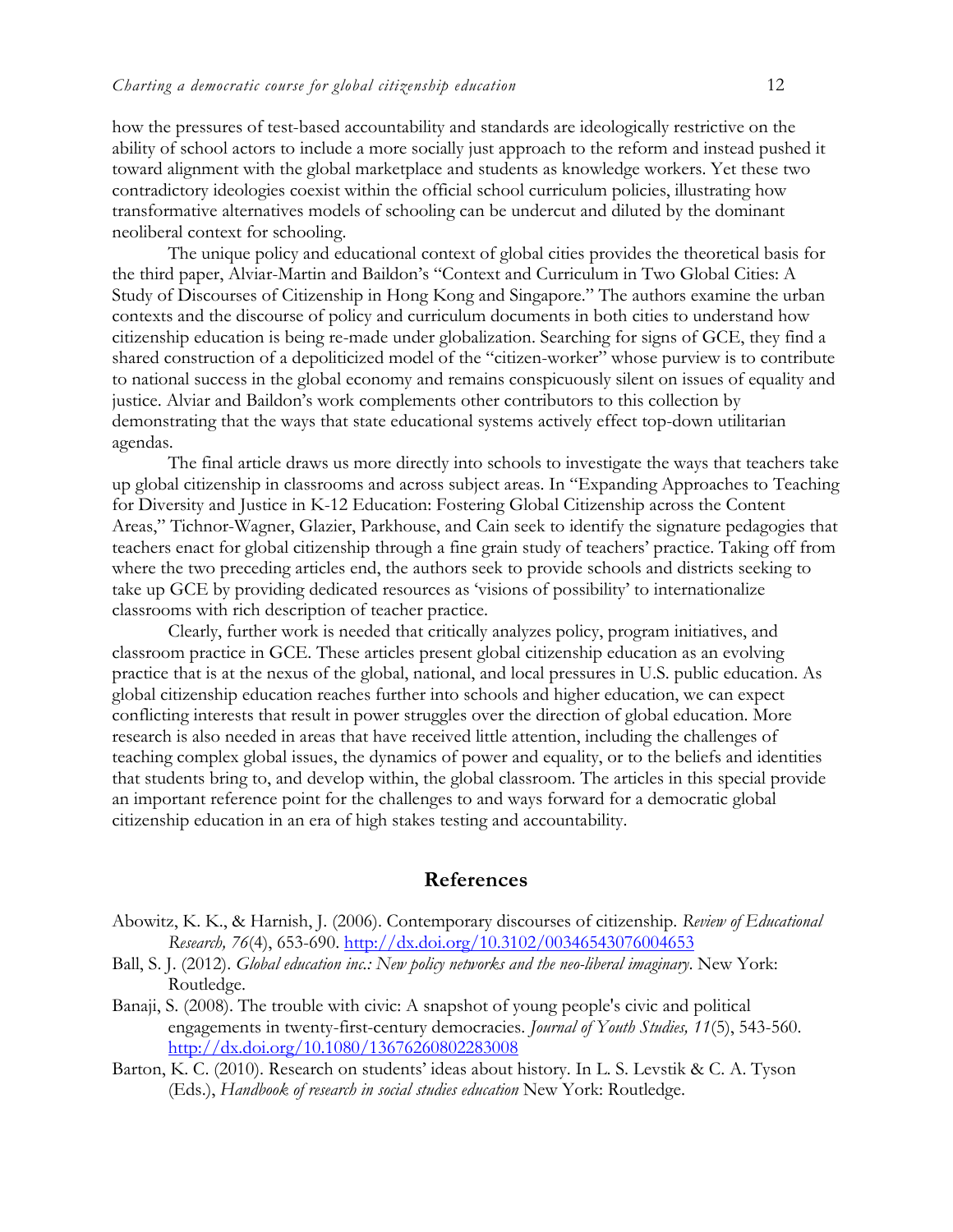- Bishop, E. (2015). *Becoming activist: Critical literacy and youth organizing*. New York: Peter Lang.
- Boix Mansilla, V., & Gardner, H. E. (2007). From teaching globalization to nurturing global consciousness. In M. M. Suárez-Orozco & C. Sattin (Eds.), *Learning in the global era: International perspectives on globalization and education*. Berkeley, CA: University of California Press. <http://dx.doi.org/10.1525/california/9780520254343.003.0002>
- Campaign for the Civic Mission of Schools. (2011). *Guardian of democracy: The civic mission of schools*. Philadelphia, PA: Leonore Annenberg Institute for Civics, University of Pennsylvania.
- Campbell, D. E., Levinson, M., & Hess, F. M. (Eds.). (2012). *Making civics count: Citizenship education for a new generation*. Cambridge, MA: Harvard Education Press.
- Conner, J. (2008). From international schools to inner-city schools: The first principles of the International Baccalaureate Diploma Program. *Teachers College Record, 110*(2), 322-351.
- Davies, I., Evans, M., & Reid, A. (2005). Globalising citizenship education? A critique of 'global education'and 'citizenship education'. *British Journal of Educational Studies, 53*(1), 66-89. <http://dx.doi.org/10.1111/j.1467-8527.2005.00284.x>
- Diskant, J. A. (2010). Engaging students to become global citizens: Redefining the role of world history teachers to become facilitators and problem solvers. *World History Connected, 7*(2). Retrieved from http://worldhistoryconnected.press.illinois.edu/7.2/diskant.html
- Dolby, N. (2005). Globalisation, identity, and nation: Australian and American undergraduates abroad. *Australian Educational Researcher, 32*(1), 101-118. <http://dx.doi.org/10.1007/BF03216815>
- Dunn, R. E. (2008). The two world histories. *Social Education, 72*(5), 257-263.
- Feldman, L., Pasek, J., Romer, D., & Jamieson, K. H. (2007). Identifying best practices in civic education: Lessons from the Student Voices Program. *American Journal of Education, 114*(1), 75-100.<http://dx.doi.org/10.1086/520692>
- Finkel, S. E. (2003). Can democracy be taught? *Journal of Democracy, 14*(4), 137-151. <http://dx.doi.org/10.1353/jod.2003.0073>
- Fischman, G. E., & Haas, E. (2009). Critical pedagogy and hope in the context of neoliberal globalization. In W. Ayers, T. Quinn & D. Stovall (Eds.), *Handbook on social justice in education* (pp. 565-575). New York: Routledge.
- Fischman, G. E., & Haas, E. (2012). Beyond idealized citizenship education: Embodied cognition, metaphors, and democracy. *Review of Research in Education, 36*(1), 169-196. <http://dx.doi.org/10.3102/0091732X11420927>
- Fricke H.-J., Gathercole, C., & Skinner, A. (2015). *Monitoring education for global citizenship: A contribution to debate*. Brussels: DEEEP.
- Gandin, L. A. (2007). The construction of the Citizen School Project as an alternative to neoliberal educational policies. *Policy Futures in Education, 5*(2), 179-193. <http://dx.doi.org/10.2304/pfie.2007.5.2.179>
- Gaudelli, W. (2016). *Global citizenship education: Everyday transcendence*. New York: Routledge.
- Girard, B., & Harris, L. M. (2010). Considering world history as a space for developing global citizenship competencies. *The Educational Forum, 77*(4), 438–449. <http://dx.doi.org/10.1080/00131725.2013.822042>
- Guimarães-Iosif, R. (2015). *Educação, pobreza e desigualdade no Brasil: Impedimentos para a cidadania global emancipada*. Brasília: Liber Livro.
- Haste, H., & Hogan, A. (2006). Beyond conventional civic participation, beyond the moralpolitical divide: young people and contemporary debates about citizenship. *Journal of Moral Education, 35*(4), 473-493.<http://dx.doi.org/10.1080/03057240601012238>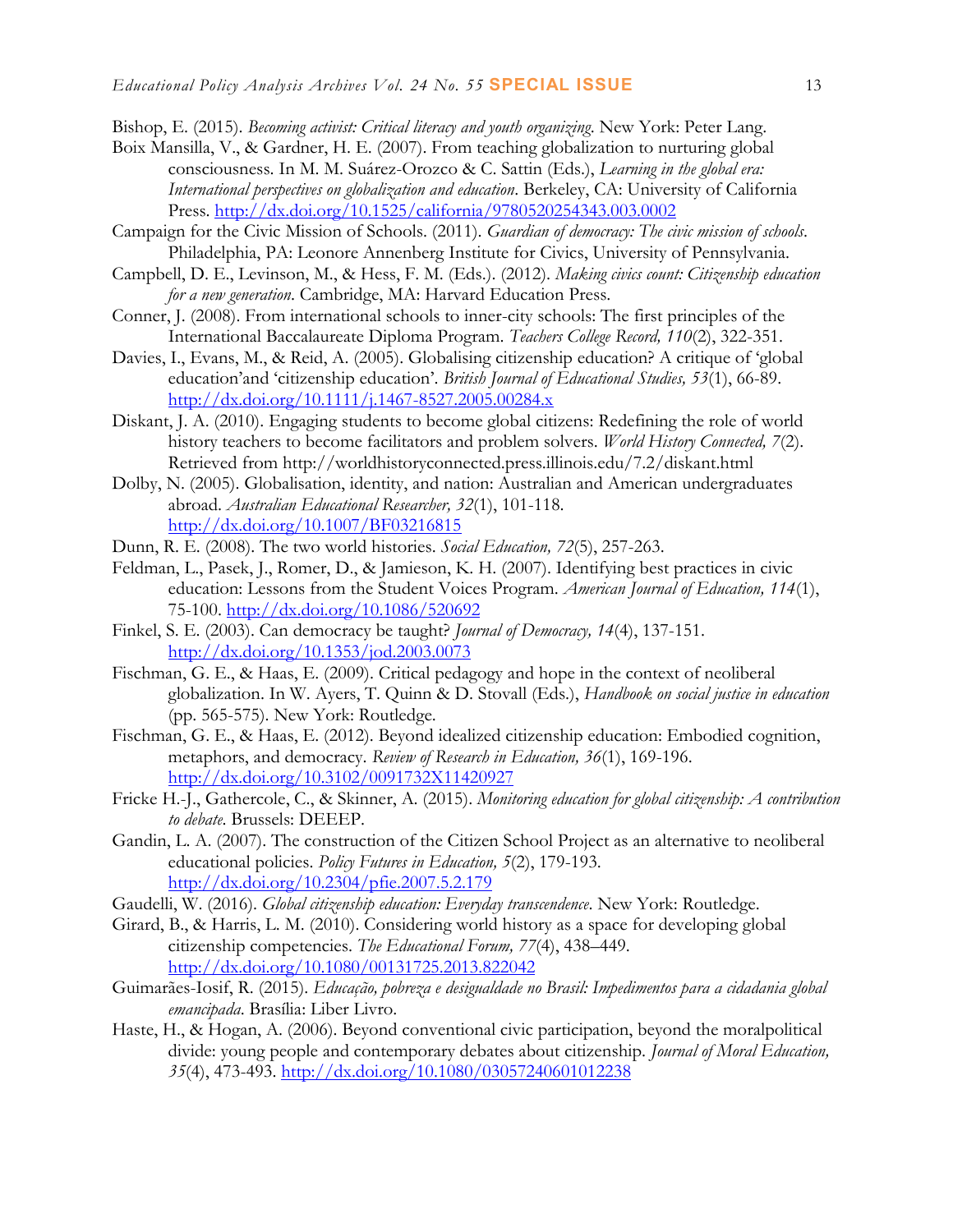- Junn, J. (2004). Diversity, immigration, and the politics of civic education. *PS: Political Science and Politics, 37*(2), 253-255. [http://dx.doi.org/10.1017/s1049096504004184K](http://dx.doi.org/10.1017/s1049096504004184)ennedy, K. (Ed.). (1997). *Citizenship education and the modern state*. London: Falmer Press.
- Khondker, H. H. (2013). Globalization, glocalization, or global studies: What's in a name? *Globalizations, 10*(4), 527-531.<http://dx.doi.org/10.1080/14747731.2013.806747>
- Lee, J. S., & Anderson, K. T. (2009). Negotiating linguistic and cultural identities: Theorizing and constructing opportunities and risks in education. *Review of Educational Research, 33*, 181-211. <http://dx.doi.org/10.3102/0091732X08327090>
- Levinson, M. (2012). *No citizen left behind*. Cambridge, MA: Harvard University Press. <http://dx.doi.org/10.4159/harvard.9780674065291>
- Lowenthal, D. (1998). *The heritage crusade and the spoils of history*. Cambridge, UK: Cambridge University Press. <http://dx.doi.org/10.1017/CBO9780511523809>
- Manning, P. (2003). *Navigating world history: Historians create a global past*. New York: PAlgrave Macmillan. [http://dx.doi.org/10.1057/9781403973856M](http://dx.doi.org/10.1057/9781403973856)cCowan, T. (2011). *Rethinking citizenship education: A curriculum for participatory democracy*. New York: Continuum.
- Mitchell, K. (2003). Educating the national citizen in neoliberal times: From the multicultural self to the strategic cosmopolitan. *Transactions of the Institute of British Geographers, 28*(4), 387-403. <http://dx.doi.org/10.1111/j.0020-2754.2003.00100.x>
- Myers, J. P. (2015). Teaching public issues discussions for global citizenship. *World History Connected*, *12*(3). Access at:<http://worldhistoryconnected.press.illinois.edu/12.3/myers.html>
- Myers, J. P., & Cozzolino DiCicco, M. (2015). Bibliography: A review of theory and research in global citizenship education. *DigiNole Commons*. Access at: [http://diginole.lib.fsu.edu/cgi/viewcontent.cgi?article=1024&context=ste\\_faculty\\_publicati](http://diginole.lib.fsu.edu/cgi/viewcontent.cgi?article=1024&context=ste_faculty_publications) [ons.](http://diginole.lib.fsu.edu/cgi/viewcontent.cgi?article=1024&context=ste_faculty_publications)
- Myers, J. P., McBride, C., & Anderson, M. (2015b). Beyond knowledge and skills: Discursive construction of civic identity in the world history classroom. *Curriculum Inquiry, 45*(2), 198- 218.<http://dx.doi.org/10.1080/03626784.2015.1011045>
- Myers, J. P., & Zaman, H. (2009). Negotiating the global and national: Immigrant and dominant culture adolescents' vocabularies of citizenship in a transnational world. *Teachers College Record, 111*(11), 2589-2625.
- Niemi, R. G., & Hepburn, M. A. (1995). The rebirth of political socialization. *Perspectives on Political Science, 24*(1), 7-16.<http://dx.doi.org/10.1080/10457097.1995.9941860>
- Oxfam GB (2006). *Education for global citizenship: A guide for schools*. Oxford, UK: Oxfam GB.
- Pinnington, E., & Schugurensky, D. (Eds.). (2009). *Learning citizenship by practicing democracy: International initiatives and perspectives*. Newcastle upon Tyne, UK: Cambridge Scholars.
- Postal, L. (2010, March 15). More civics education needed, advocates say, *Orlando Sentinel*.
- Robertson, R. (2003). *The three waves of globalization: A history of a developing global consciousness*. New York: Zed Books.
- Rosenzweig, R. (2000). How Americans use and think about the past: Implications from a national survey for the teaching of history. In P. Stearns, P. Seixas & S. Wineburg (Eds.), *Knowing, teaching, and learning history: National and international perspectives* (pp. 262-283). New York: New York University Press.
- Sachsenmaier, D. (2006). Global history and critiques of western perspectives. *Comparative Education, 42*(3), 451–470.<http://dx.doi.org/10.1080/03050060600876780>
- Sassen, S. (2003). Citizenship destabilized. *Liberal Education, 89*(2), 14-21.
- Schissler, H., & Soysal, Y. N. (Eds.). (2005). *The nation, Europe, and the world: Textbooks and curricula in transition*. New York: Berghahn Books.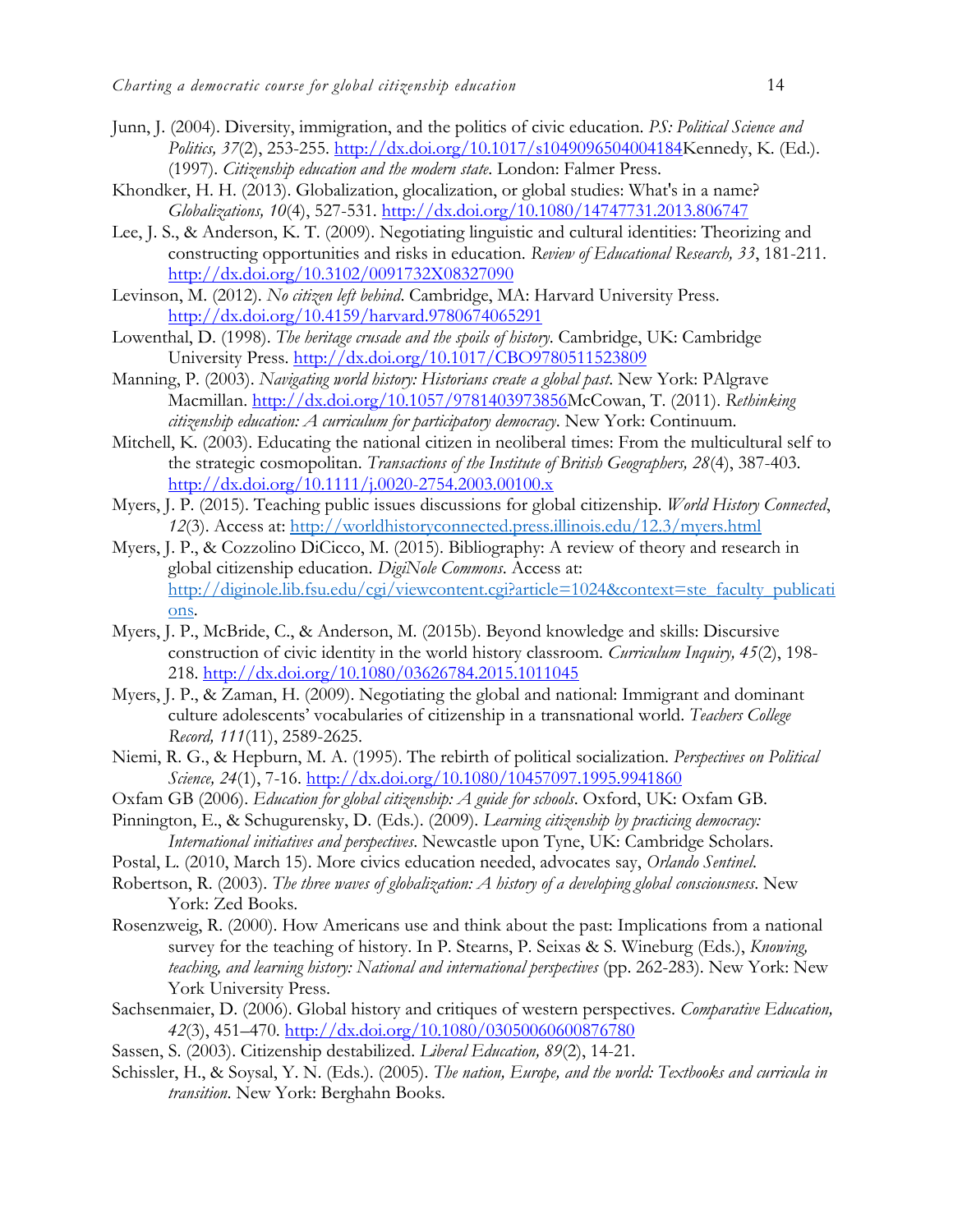- Sigel, R. S. (1995). New directions for political socialization research. *Perspectives on Political Science, 24*(1), 17-22.<http://dx.doi.org/10.1080/10457097.1995.9941861>
- Spring, J. (2004). *How educational ideologies are shaping global society: Intergovernmental organizations, NGOs, and the decline of the nation-state*. Mahwah, NJ: Lawrence Erlbaum.
- <span id="page-14-0"></span>Stearns, P. N. (2007). American students and global issues. *World History Connected, 4*(2).
- Stearns, P. N. (2009). *Educating global citizenship in colleges and universities: Challenges and opportunities*. New York: Routledge.
- Steger, M. B. (2008). *The rise of the global imaginary: Political ideologies from the French revolution to the global war on terror*. Oxford and New York: Oxford University Press.
- Steger, M. B. (2015). What is global studies? In M. B. Steger (Ed.), *The global studies reader* (pp. 1-15). New York: Oxford University Press.
- Stromquist, N. P., & Monkman, K. (Eds.). (2014). *Globalization and education: Integration and contestation across cultures*. Lanham, MD: Rowman & Littlefield.
- Suárez-Orozco, M. M. (Ed.). (2007). *Learning in the global era: International perspectives on globalization and education*. Berkeley, CA: University of California Press.
- UNESCO (2013). *Global citizenship education: An emerging perspective*. Outcome document of the Technical Consultation on Global Citizenship Education. Paris: UNESCO.
- UNESCO (2014). *Global citizenship education: Preparing learners for the challenges of the twenty-first century*. Paris: UNESCO.
- UNESCO (2015). *Second UNESCO foreum on global citizenship education: Building peaceful and sustainable societies*. Paris: UNESCO.
- VanSledright, B. (2008). Narratives of nation-state, historical knowledge, and school history education. *Review of Research in Education, 32*, 109-146. <http://dx.doi.org/10.3102/0091732X07311065>
- White, G., & Myers, J. P. (in press, Nov. 2016). The changing role of citizenship education in a globalizing society. In J. Banks, M. Suárez-Orozco, and M. Ben-Peretz (Eds.), *Global migration, diversity, and civic education*. New York: Teachers College Press.
- Wineburg, S., Mosborg, S., Porat, D., & Duncan, A. (2007). Common belief and the cultural curriculum: An intergenerational study of historical consciousness. *American Educational Research Journal, 44*(1), 40-76.<http://dx.doi.org/10.3102/0002831206298677>
- Yemini, M., Bar-Nissan, H., & Shavit, Y. (2014). Cosmopolitanism versus nationalism in Israeli education. *Comparative Education Review, 58*(4), 708-728.<http://dx.doi.org/10.1086/677305>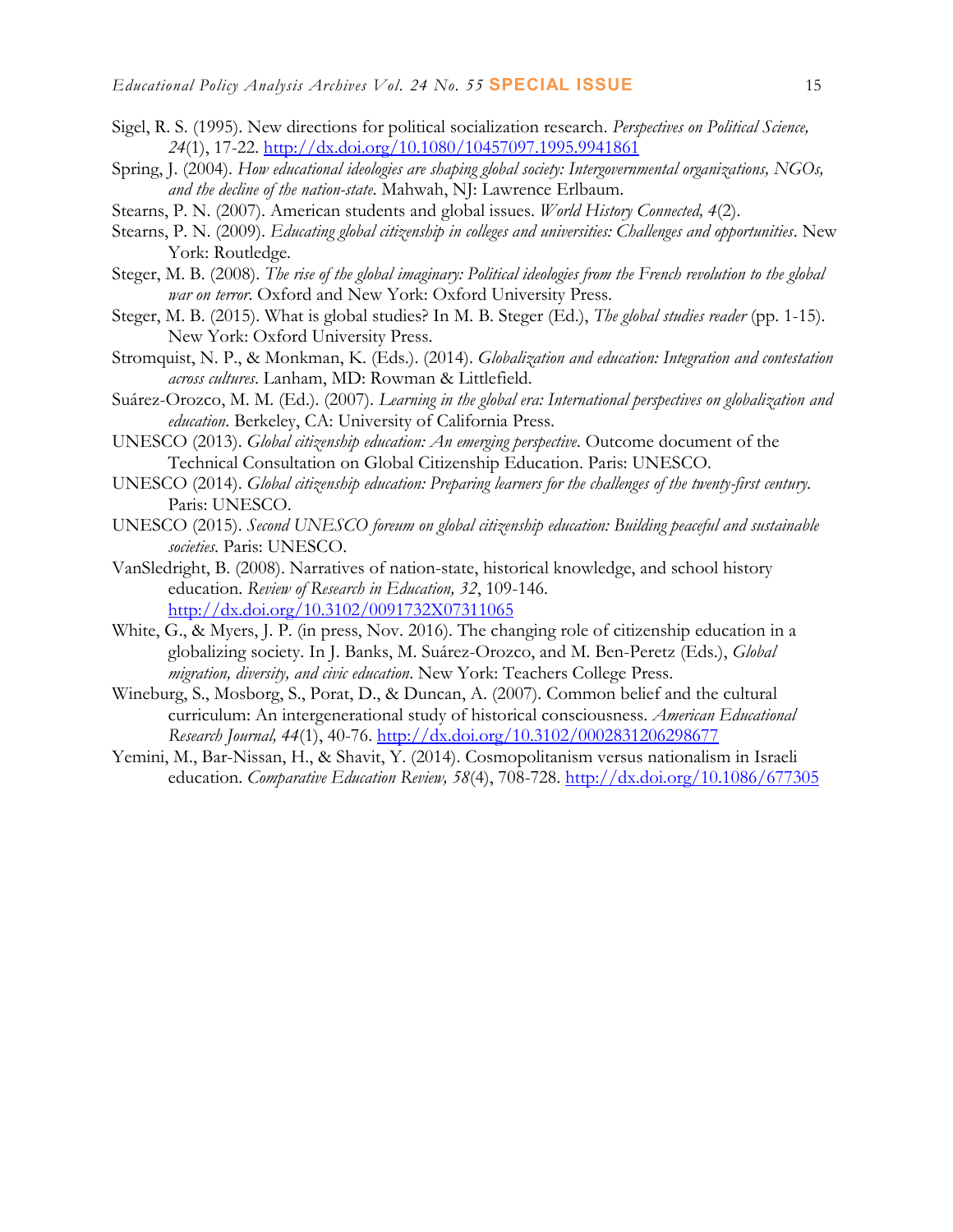## **About the Author and Guest Editor**

### **John P. Myers**

Florida State University [jpmyers@fsu.edu](mailto:jpmyers@fsu.edu)

John P. Myers is Associate Professor in the School of Teacher Education at Florida State University and coordinator of the Social Science Education program. His research examines the consequences of globalization for how youth understand the complexities of the modern world. This work focuses on classroom practices that foster global citizenship and identities as students come to understand core world history and social science concepts.

# **SPECIAL ISSUE Education for Global Citizenship: Democratic Visions and Future Directions**

# education policy analysis archives

Volume 24 Number 55 May 16, 2016 ISSN 1068-2341

# (တ

SOME RIGHTS RESERVED Readers are free to copy, display, and distribute this article, as long as the work is attributed to the author(s) and **Education Policy Analysis Archives,** it is distributed for noncommercial purposes only, and no alteration or transformation is made in the work. More details of this Creative Commons license are available at

http://creativecommons.org/licenses/by-nc-sa/3.0/. All other uses must be approved by the author(s) or **EPAA**. **EPAA** is published by the Mary Lou Fulton Institute and Graduate School of Education at Arizona State University Articles are indexed in CIRC (Clasificación Integrada de Revistas Científicas, Spain), DIALNET (Spain), [Directory of Open Access Journals,](http://www.doaj.org/) EBSCO Education Research Complete, ERIC, Education Full Text (H.W. Wilson), QUALIS A2 (Brazil), SCImago Journal Rank; SCOPUS, SOCOLAR (China).

Please send errata notes to Gustavo E. Fischman [fischman@asu.edu](mailto:fischman@asu.edu)

**Join EPAA's Facebook community** at<https://www.facebook.com/EPAAAAPE> and **Twitter feed** @epaa\_aape.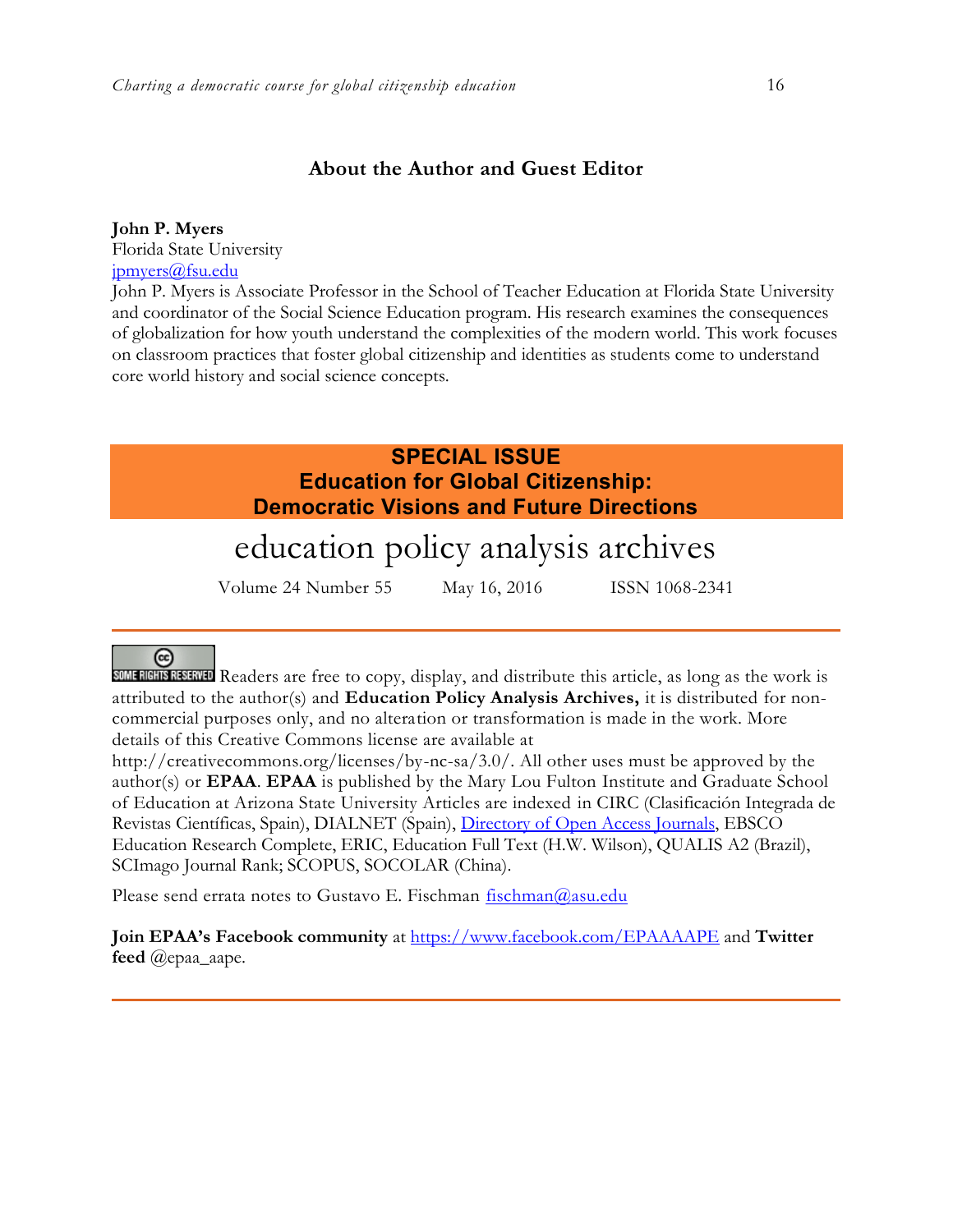*Educational Policy Analysis Archives Vol. 24 No. 55* **SPECIAL ISSUE** 17

# education policy analysis archives editorial board

#### Lead Editor: **Audrey Amrein-Beardsley** (Arizona State University) Executive Editor: **Gustavo E. Fischman** (Arizona State University) Associate Editors: **Sherman Dorn**, **David R. Garcia**, **Oscar Jimenez-Castellanos**, **Eugene Judson**, **Jeanne M. Powers** (Arizona State University)

**Cristina Alfaro** San Diego State University

**Gary Anderson** New York University

**Michael W. Apple** University of Wisconsin, Madison **Jeff Bale** OISE, University of Toronto, Canada

**David C. Berliner** Arizona State University

**Casey Cobb** University of Connecticut

**Arnold Danzig** San Jose State University

**Linda Darling-Hammond**  Stanford University

**Elizabeth H. DeBray** University of Georgia

**Chad d'Entremont** Rennie Center for Education Research & Policy

**John Diamond** University of Wisconsin, Madison

**Matthew Di Carlo** Albert Shanker Institute

**Michael J. Dumas** University of California, Berkeley

**Kathy Escamilla** University of Colorado, Boulder

**Melissa Lynn Freeman** Adams State College

**Rachael Gabriel** University of Connecticut

**Amy Garrett Dikkers** University of North Carolina, Wilmington

**Gene V Glass** Arizona State University

**Ronald Glass** University of California, Santa Cruz

**Jacob P. K. Gross** University of Louisville

**Julian Vasquez Heilig** California State University, Sacramento **Aaron Bevanot** SUNY Albany **Kimberly Kappler Hewitt** University of North Carolina Greensboro

**Aimee Howley** Ohio University **Noah Sobe** Loyola University

**Henry Braun** Boston College **Steve Klees** University of Maryland **Nelly P. Stromquist** University of

**Jaekyung Lee S**UNY Buffalo

**Jessica Nina Lester** Indiana University

**Amanda E. Lewis** University of Illinois, Chicago

**Chad R. Lochmiller** Indiana University

**Christopher Lubienski** University of Illinois, Urbana-Champaign

**Sarah Lubienski** University of Illinois, Urbana-Champaign

**William J. Mathis** University of Colorado, Boulder

**Michele S. Moses** University of Colorado, Boulder

**Julianne Moss** Deakin University, Australia

**Sharon Nichols** University of Texas, San Antonio

**Eric Parsons** University of Missouri-Columbia

**Susan L. Robertson** Bristol University, UK

**Gloria M. Rodriguez** University of California, Davis **R. Anthony Rolle** University of Houston

**A. G. Rud** Washington State University

**Eric M. Haas** WestEd **Patricia Sánchez** University of University of Texas, San Antonio **Janelle Scott** University of California, Berkeley **Jack Schneider** College of the Holy

Cross

Maryland

**Benjamin Superfine** University of Illinois, Chicago

**Maria Teresa Tatto**  Michigan State University

**Adai Tefera** Virginia Commonwealth University

**Tina Trujillo** University of California, Berkeley

**Federico R. Waitoller** University of Illinois, Chicago

**Larisa Warhol** University of Connecticut

**John Weathers** University of Colorado, Colorado Springs

**Kevin Welner** University of Colorado, Boulder

**Terrence G. Wiley** Center for Applied Linguistics

**John Willinsky**  Stanford University

**Jennifer R. Wolgemuth** University of South Florida

**Kyo Yamashiro** Claremont Graduate University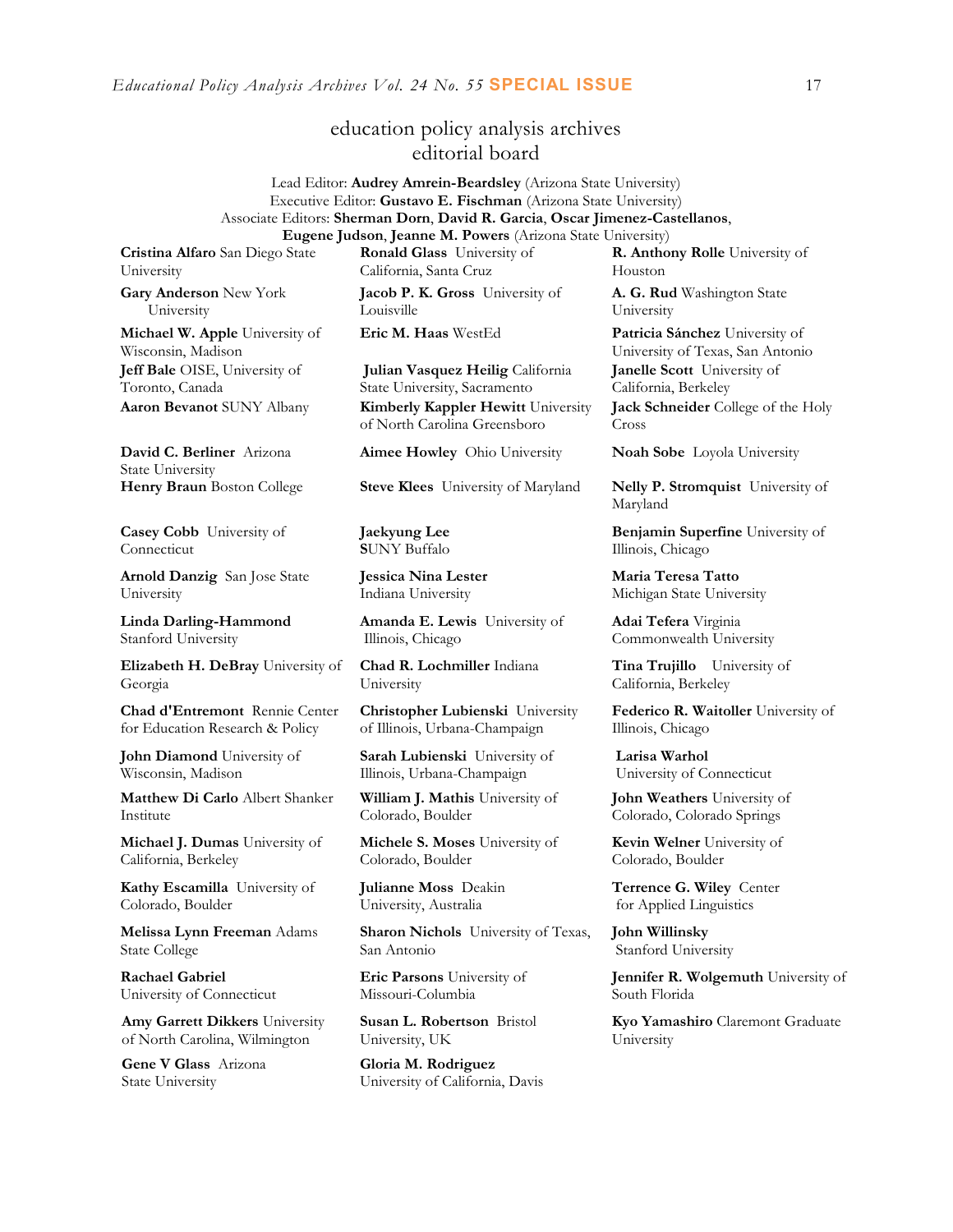# archivos analíticos de políticas educativas consejo editorial

Executive Editor: **Gustavo E. Fischman** (Arizona State University) Editores Asociados: **Armando Alcántara Santuario** (UNAM), **Jason Beech**, Universidad de San Andrés, **Antonio Luzon**, University of Granada

**Claudio Almonacid** Universidad Metropolitana de Ciencias de la Educación, Chile **Miguel Ángel Arias Ortega**  Universidad Autónoma de la Ciudad de México **Xavier Besalú Costa**  Universitat de Girona, España

**[Xavier Bonal](javascript:openRTWindow() Sarro** Universidad Autónoma de Barcelona, España

**[Antonio Bolívar](javascript:openRTWindow() Boitia** Universidad de Granada, España

**[José Joaquín Brunner](javascript:openRTWindow()** Universidad Diego Portales, Chile

**[Damián Canales Sánchez](javascript:openRTWindow()** Instituto Nacional para la Evaluación de la Educación, México

**Gabriela de la Cruz Flores** Universidad Nacional Autónoma de México

**[Marco Antonio Delgado Fuentes](javascript:openRTWindow()** Universidad Iberoamericana, México **[Inés Dussel](javascript:openRTWindow()**, DIE-CINVESTAV, México

**[Pedro Flores Crespo](javascript:openRTWindow()** Universidad Iberoamericana, México

**Ana María García de Fanelli**  Centro de Estudios de Estado y Sociedad (CEDES) CONICET, Argentina

**Juan Carlos González Faraco**  Universidad de Huelva, España

**María Clemente Linuesa**  Universidad de Salamanca, España

**Jaume Martínez Bonafé** Universitat de València, España

**Alejandro Márquez Jiménez**  Instituto de Investigaciones sobre la Universidad y la Educación, UNAM, México **María Guadalupe Olivier Tellez**, Universidad Pedagógica Nacional, México

**[Miguel Pereyra](javascript:openRTWindow()** Universidad de Granada, España

**[Mónica Pini](javascript:openRTWindow()** Universidad Nacional de San Martín, Argentina

**Omar Orlando Pulido Chaves** Instituto para la Investigación Educativa y el Desarrollo Pedagógico (IDEP)

**[José Luis Ramírez](javascript:openRTWindow() Romero** Universidad Autónoma de Sonora, México **[Paula Razquin](javascript:openRTWindow()** Universidad de San Andrés, Argentina

**José Ignacio Rivas Flores** Universidad de Málaga, España **[Miriam Rodríguez Vargas](javascript:openRTWindow()** Universidad Autónoma de Tamaulipas, México **José Gregorio Rodríguez**  Universidad Nacional de Colombia, Colombia **[Mario Rueda Beltrán](javascript:openRTWindow()** Instituto de Investigaciones sobre la Universidad y la Educación, UNAM, México **José Luis San Fabián Maroto**  Universidad de Oviedo, España

**[Jurjo Torres Santomé](javascript:openRTWindow()**, Universidad de la Coruña, España

**[Yengny Marisol Silva Laya](javascript:openRTWindow()** Universidad Iberoamericana, México **Juan Carlos Tedesco** Universidad Nacional de San Martín, Argentina

**Ernesto Treviño Ronzón** Universidad Veracruzana, México

**[Ernesto Treviño](javascript:openRTWindow() Villarreal** Universidad Diego Portales Santiago, Chile **[Antoni Verger Planells](javascript:openRTWindow()** Universidad Autónoma de Barcelona, España **[Catalina Wainerman](javascript:openRTWindow()** Universidad de San Andrés, Argentina **Juan Carlos Yáñez Velazco** Universidad de Colima, México